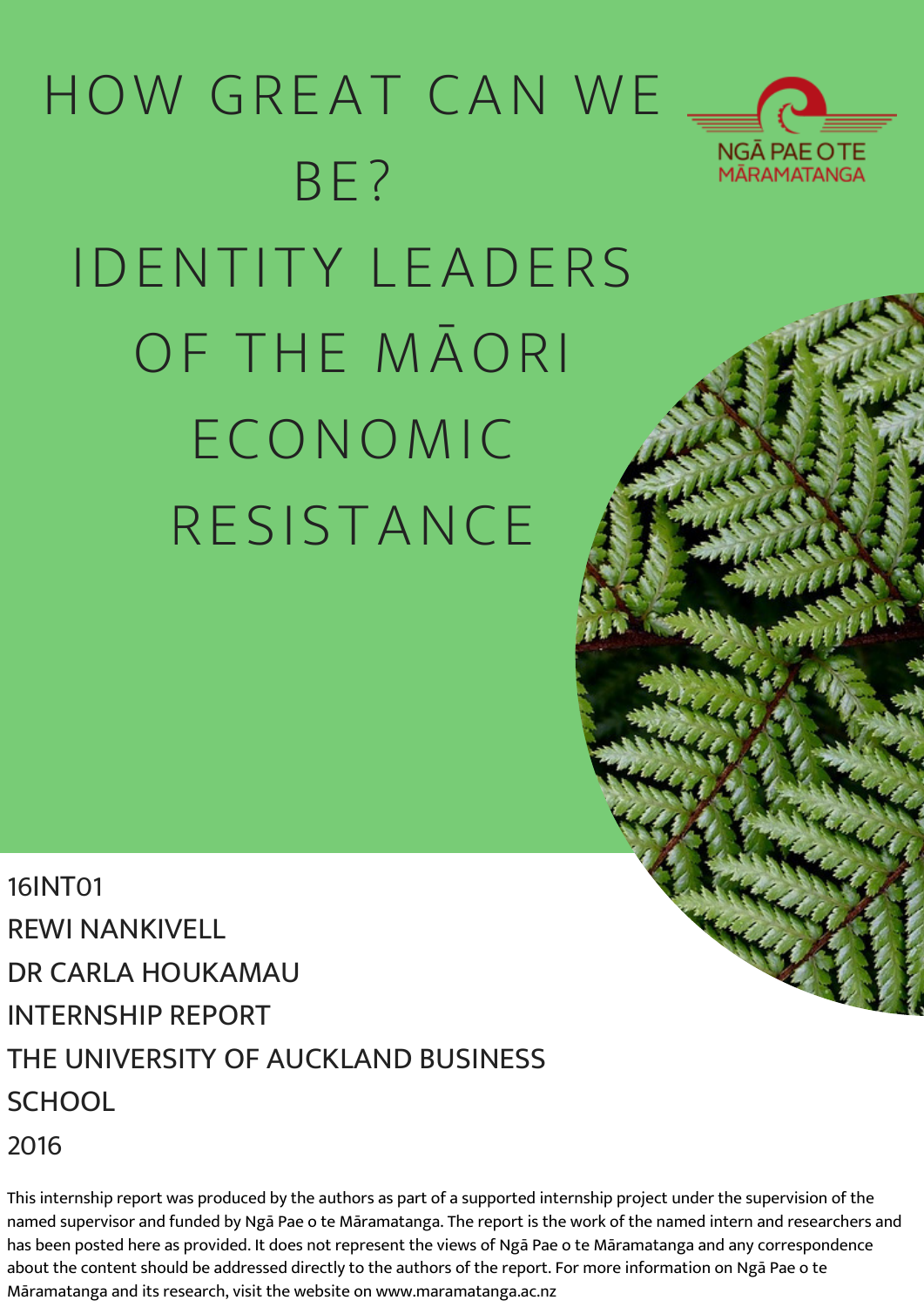# **The Centrality of 'Cultural Richness / Wealth' from a Māori Perspective**

# **Rewi Nankivell**

**About the Author:** Rewi Nankivell is from Ngāti Maniapoto, Ngāpuhi and Waikato Iwi. He grew up in Te Kuiti and affiliates to Te Kuiti Pā. He resides in Ormond, Gisborne, with his partner and children. Rewi would like to thank Ngā Pae o Te Māramatanga Summer Internship, 2016 / 2017 for funding this research. As well as acknowledging Dr Carla Houkamau, Business School, University of Auckland for her supervision and Te Pou Tikanga o Te Wairua Tapu for his support and guidance at Mangatu, Whatatutu.

#### *Abstract*

Essential to defining the centrality of cultural richness / wealth from a Māori perspective is understanding how values are applied in Māori society. Firstly, the intention of this research is to attempt to define some examples of cultural richness from a Māori viewpoint, along with describing the meaning of whanaungatanga, manaakitanga and aroha. Secondly, I will detail the context of cultural richness from a personal standpoint; examining some of the values I was exposed to while growing up in Te Kuiti during the 1970s and 1980s. In addition, providing a definition of mātauranga Māori and some social factors used to define cultural richness from a personal perspective. Thirdly, I examine Mangatu, Whatatutu as a Māori community that exemplifies cultural richness through the teachings / philosophies of Te Hāhi Wairua Tapu.<sup>[1](#page-1-0)</sup> The recital of karakia<sup>[2](#page-1-1)</sup> and performing waiata moteatea<sup>[3](#page-1-2)</sup> - inherently practicing the values of whanaungatanga, manaakitanga and aroha through the tūāpapa<sup>[4](#page-1-3)</sup> Te Hāhi Wairua Tapu has built in their community. The concluding stage of this study will provide a definition of social-capital and how the above values might be incorporated in urban-gardens<sup>[5](#page-1-4)</sup> in Aotearoa – New Zealand.

<span id="page-1-0"></span><sup>&</sup>lt;sup>1</sup> Branch of Te Hāhi Ringatū. Te Hāhi Ringatū was founded in 1868 by Te Kooti Arikirangi Te Turuki. The symbol for the movement is an upraised hand or "Ringa Tū" in te reo Māori.

<sup>&</sup>lt;sup>2</sup> Prayers, incantations.

<span id="page-1-2"></span><span id="page-1-1"></span><sup>&</sup>lt;sup>3</sup> Ancient songs and chants relating to Te Hāhi o Te Wairua Tapu and Mangatu, Whatatutu region.

<span id="page-1-3"></span> $^4$  Foundation.

<span id="page-1-4"></span><sup>5</sup> The growing of food in large urban centers / cities in Aotearoa – New Zealand.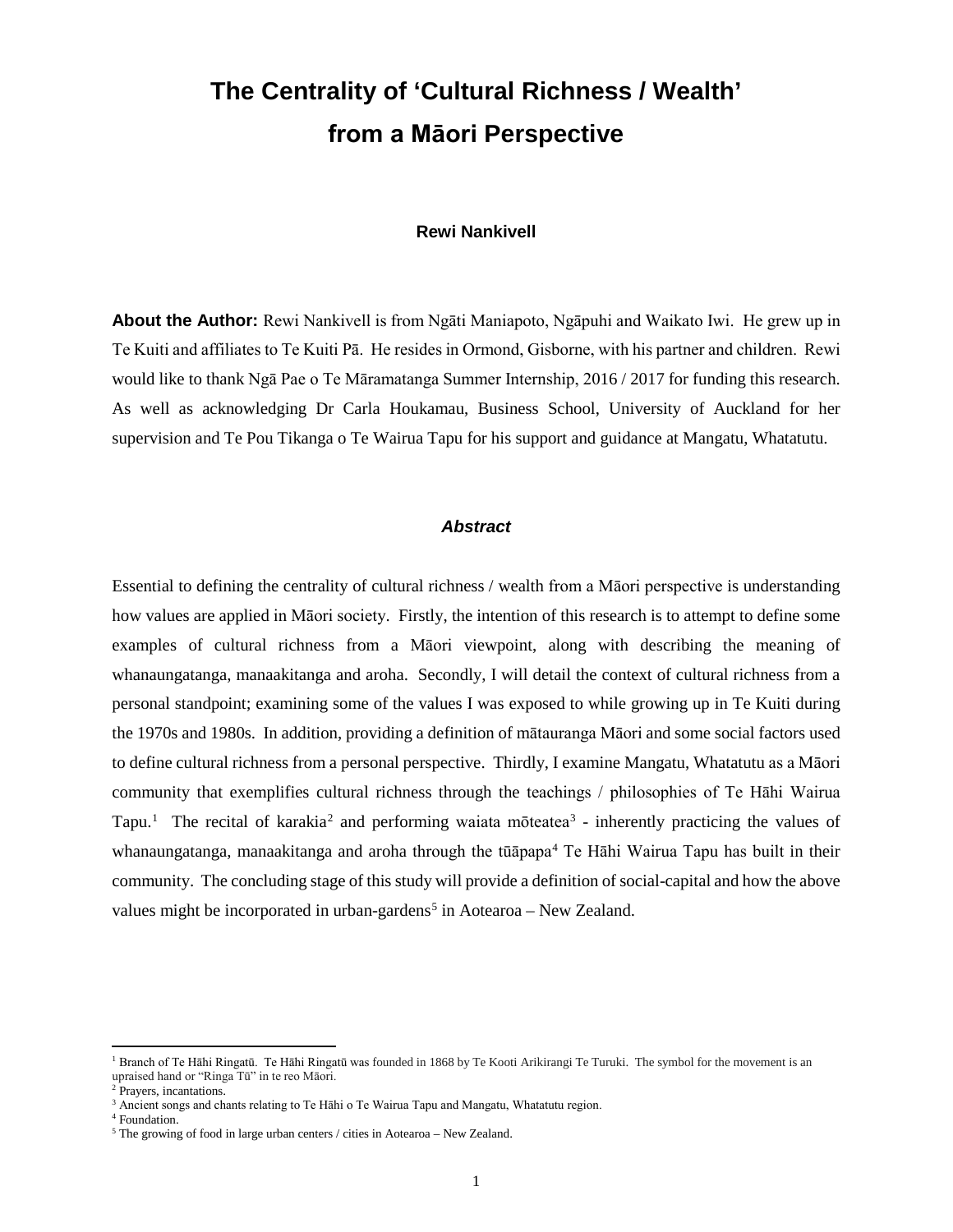## **Introduction**

Conventional notions of wealth are mainly measured by your income, your possessions<sup> $6$ </sup> and your consumption habits<sup>[7](#page-2-1)</sup>. Supporting the ideology, the more money you have, the more you can buy and the happier you become. Thus, reinforcing the concept of western models of economic development which are characterized by the belief that economic growth<sup>[8](#page-2-2)</sup> should be the universal model for determining wealth. Although money and income does provide choices, and certain amount of money is required to meet basic living requirements. Māori perceptions of wealth are personal, situational, relative and more importantly cultural. This describes an entire way of life defined as Māori cultural richness. As well as, including how we, as Māori frame our unique worldview grounded in te reo, tikanga practices, art and spiritual / philosophical belief systems. Making the connection between how we relate to the environment, how we interpret the universe and our attitudes towards working with people. This research derives its definition of cultural richness from my personal experiences while growing up in Te Kuiti.<sup>[9](#page-2-3)</sup>

# **Research Approach**

For the most part, I have adopted a qualitative research approach, while embedding the practices of Kaupapa Māori research in this paper. Professor Linda Smith (2012) defines: *'Kaupapa Māori research, is an attempt to retrieve that space and to focus through which Maori people, as communities of the researched and as new communities of the researchers, have been able to engage in a dialogue about setting new directions for the priorities, policies, and practices of research for, by and with Maori.'* (Smith, 2012, p 185). Sections I and II of the this research, will draw from personal experiences while growing up in Te Kuiti. Thus, writing this paper mostly in the first person, to validate my understanding of cultural richness. Therefore, proceeding personal prologue will delineate the values of whanaungatanga, manaakitanga and aroha; defining what these values mean to me from an introspective exploration of my childhood while growing up in Te Kuiti during the 1970s and 1980s.

As well, I will be using the supporting literature of Durie (2011), Marsden (1992), Moko-Mead (2003), Royal (2007), Walker (1993) and Smith (1996) throughout this paper to expand upon my definition of the above-mentioned values – and to describe mātauranga Māori. Reinforced by my explanation of some of the contemporary literature relating to poverty, social capital and materialism.

 <sup>6</sup> Home and car.

<span id="page-2-2"></span><span id="page-2-1"></span><span id="page-2-0"></span><sup>7</sup> What you buy, eat and drink.

<sup>&</sup>lt;sup>8</sup> Achieved through neo-liberal and free market policies.

<span id="page-2-3"></span><sup>9</sup> During the 1970s and 1980s.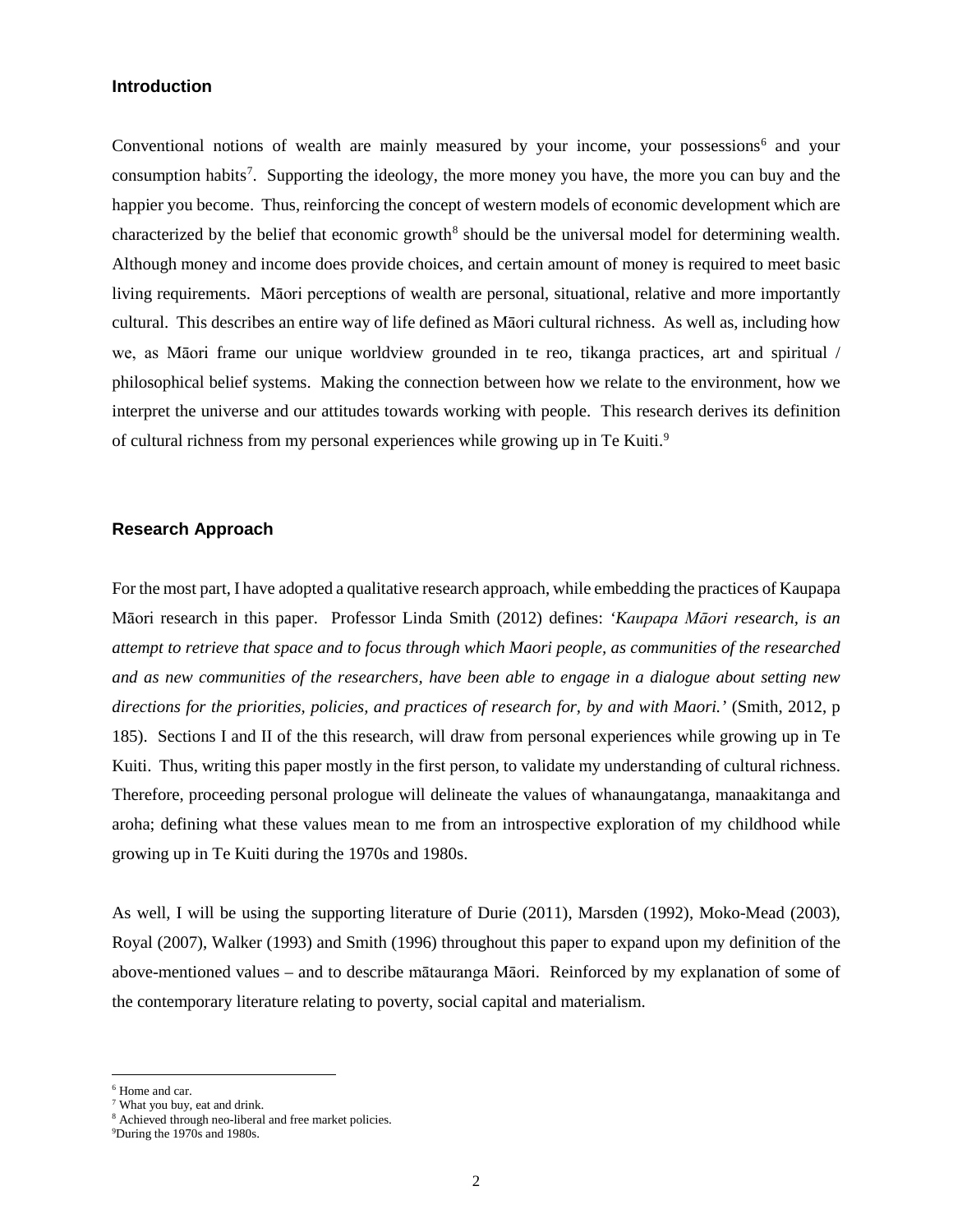Included also in the text is *'italicized'* in text quotes to highlight text and to emphasize terminology contained within this paper. Also, direct quotes from my informants have not been used in this research; primarily to respect my informant's privacy. Nevertheless, in saying that, I will be using some of the insights from my mentor from Mangatu, Whatatutu<sup>10</sup> to assist with providing me with examples of whanaungatanga, manaakitanga and aroha, as detailed in section three of this research.

In the same way, I have utilized Doherty's (2009) *'ranga framework'*[11](#page-3-1) including the related concepts of *'maternal mātauranga'* and *'paternal mātauranga'* as threads to weave together epistemologies about my mātauranga self-lens*.* Thus, elaborating further upon my introspective definition of whanaungatanga, manaakitanga and aroha<sup>[12](#page-3-2)</sup> Hence, I will begin this paper by identifying some of the recent literature relating to poverty, social capital and Māori values / Māori Worldview, detailed below in the review of literature.

# **Review of the Literature**

First and foremost, if *'cultural richness / wealth from a Māori perspective'* is subjective and relates directly to Māori values, what does the literature infer when discussing *'poverty, social capital and materialism?'* To begin with, what are some attitudes towards '*money'?* Irrespective of the fact money has no *'intrinsic value'*, money is a prominent feature and powerful motivator that drives Western Societal Behaviour (Wemimont & Fitzpatrick, 1972, p. 218). *'Why is this so?'* Possibly because of the ideology relating to *'wealth'* – correlating directly to money (Christopher, Marek, & Carroll, 2004, pp 110 – 111).

Sir Mason Durie (2011) suggests that: *'Measuring the level of engagement with te ao Māori requires an estimation of the degree to which Māori are able to share in the cultural, social and economic benefits that accrue from being Māori'* (p 56). As discussed in the introduction of this research; money *'means different things to different people.'* Thus, begging the question, are we: *'poor, or just feeling poor?'* Ravallion (2012), explores this issues raised by using subjective assessments tools of welfare[13](#page-3-3) to determine *'why standardizing multidimensional welfare measures are utilized?'* (p 3). And poses the question: *"Are we poor, or just feeling poor?"* 

As well, Ravallion assess the case for and against the use of *'subjective data*[14](#page-3-4)*'* to identify *'key knowledge gaps'* in subjective assessments measures (ibid). Are the subjective assessment tools the most efficient way

<span id="page-3-0"></span><sup>&</sup>lt;sup>10</sup> Te Pou Tikanga o Te Hāhi Wairua Tapu.

<sup>11</sup> Mātauranga Tūhoe: The Centrality of Mātauranga-a-iwi to Māori Education. PhD Thesis, Auckland.

<span id="page-3-2"></span><span id="page-3-1"></span><sup>&</sup>lt;sup>12</sup> As detailed in Figure 1. Positioning of Mātauranga Self Lens.

<span id="page-3-3"></span><sup>&</sup>lt;sup>13</sup> Or well-being.

<span id="page-3-4"></span><sup>&</sup>lt;sup>14</sup> Based on (or related to) attitudes, beliefs, or opinions, instead of on verifiable evidence or phenomenon. Contrasts with objective.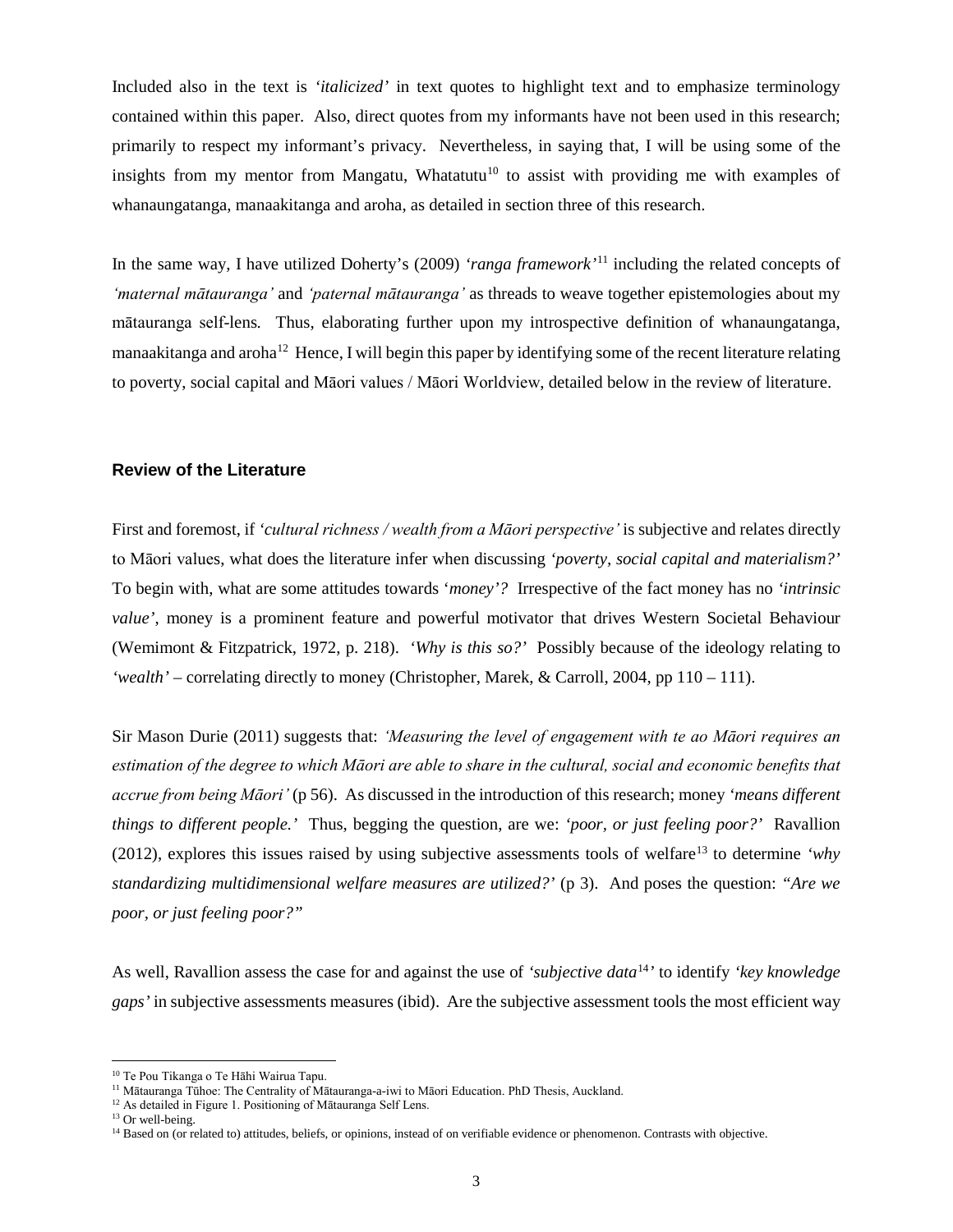to define *'poverty'* or is *'poverty'* a state of mind? Impacted only by environmental influences? Maybe this question could be better answered by understanding weather or not *'wealth enhances life satisfaction?'* 

This paper does not answer this question directly. In short, it offers alternative vantage-points in terms of *'how wealth is viewed'* in the proceeding sections of this research. Moreover, the term *'social capital'* refers to the *'collection of resources to which an individual or a group has access through their membership in an ongoing network of mutual acquaintance'* (Robinson & Williams, 2001, p 54).

A broad definition of *'social capital'* refers to resources that are embedded in social relationships that to benefit purposive action<sup>15</sup>. In a recent study by Howell, Howell & Schwabe (2006) titled: *'does wealth enhance life satisfaction for people who are materially deprived?'* When they examined the zero-order<sup>[16](#page-4-1)</sup> correlations between life satisfaction and demographics. And they suggest that there were no statistically relations between age, education, or household size.

Hunter (2009) implies that: *'indigenous disadvantage is complex and multidimensional… And there is a wide cultural gap between Indigenous and non-Indigenous perspectives on the issues.'* (Hunter, 2009, p 53). In relation to Mangatu, Whatatutu – the whanau in this community can assert their rangatiratanga<sup>[17](#page-4-2)</sup>. Partly because of their intimate relationship with their natural environment, but primarily through the positive influence of Te Hāhi Wairua Tapu. The values, philosophies contained within the teachings of te hāhi.[18](#page-4-3) Further building upon a strong sense of *'cultural identity'* in their community.

Subsequently, Hirini Moko-Mead, explains that, tikanga Māori *'deals not so much with a set of rules and regulations but with values'* (2003, p 27). If this is the case, one could argue that values in Māori society are based on principles and are applied to ceremonies, and used as guiding ideologies to govern conduct in Māori society (ibid).

As Ranginui Walker (1996) specifies, *'…the World View of the Maori is encapsulated in whakapapa, the description of the phenomenological world in the form of a genealogical recital. Implicit in the meaning of whakapapa are the ideas of orderliness, sequence, evolution, and progress. These ideas are embodied in the sequence of myths, traditions and tribal stories'* (p 13).

<span id="page-4-0"></span><sup>&</sup>lt;sup>15</sup> Purposive sampling (also known as judgment, selective or subjective sampling) is a sampling technique in which researcher relies on his or her own judgment when choosing members of population to participate in the study.

<span id="page-4-1"></span><sup>&</sup>lt;sup>16</sup> In [probability theory](https://en.wikipedia.org/wiki/Probability_theory) and [statistics,](https://en.wikipedia.org/wiki/Statistics) a zero-order process is a [stochastic process](https://en.wikipedia.org/wiki/Stochastic_process) in which each observation is independent of all previous observations. For example, a zero-order process in marketing would be one in which the brands purchased next do not depend on the brands purchased before, implying a fixed probability of purchase.

<span id="page-4-2"></span><sup>&</sup>lt;sup>17</sup> Chieftainship, right to exercise authority, ownership, leadership of a social group.

<span id="page-4-3"></span><sup>18</sup> Te Hāhi Wairua Tapu.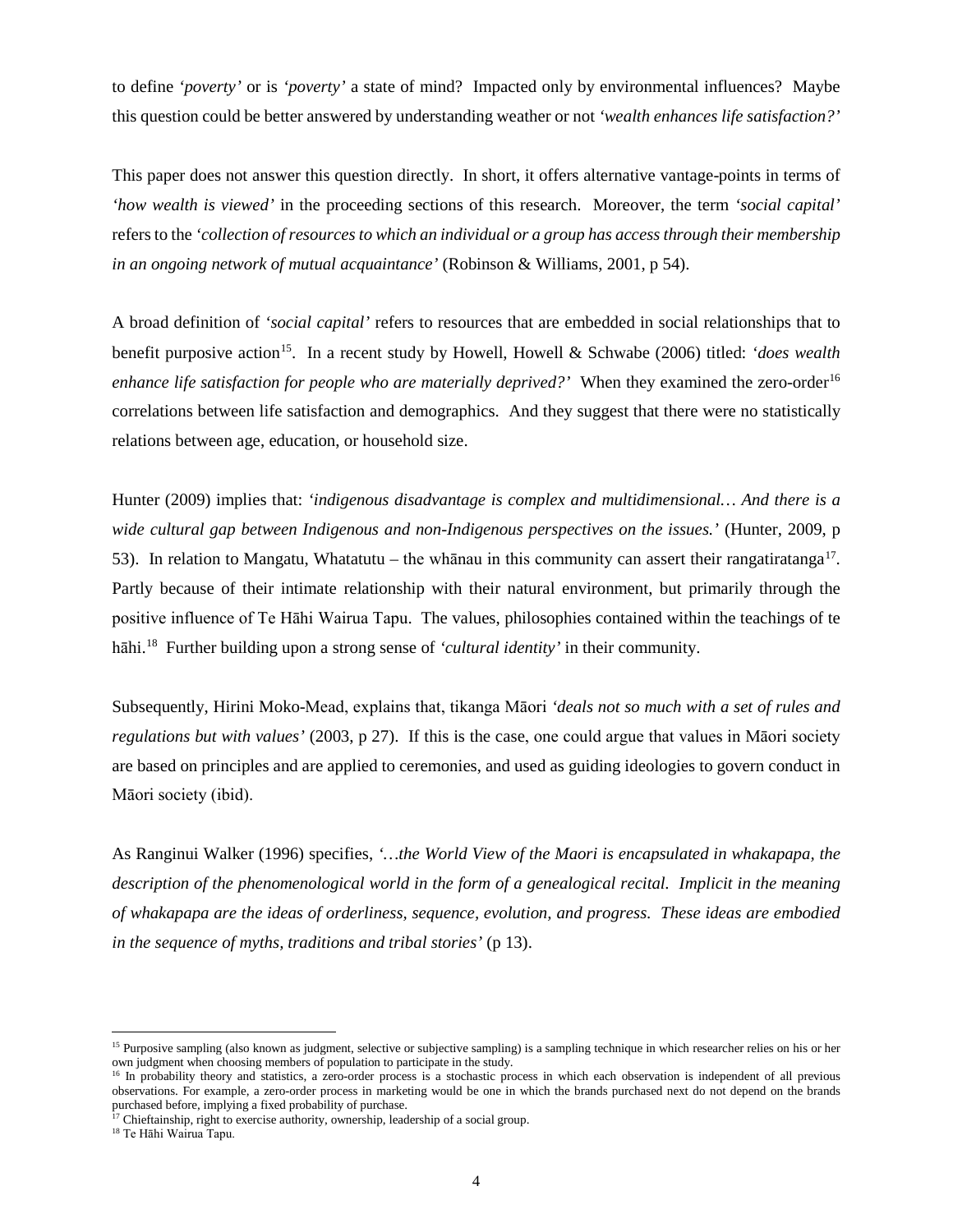Hence, I define Māori values as being based in tikanga Māori and aligned to whakapapa and iwi[19](#page-5-0) traditions that include whanaungatanga, manaakitanga and aroha. Therefore, in this paper, I am arguing from a Māori perspective, that the *'centrality of cultural richness / wealth'* is positioned more in the paradigm of *'cultural identity'* (underpinned by Māori values) than *'economic wealth.'* To support my argument, the subsequent section will delineate cultural richness / wealth from a personal [Māori] perspective and attempt to answer the below questions in the context of my personal prologue.

# **SECTION I. Question: 'What does "cultural richness / wealth" mean from a Māori perspective?'**

# **Personal Prologue**

By way of introduction, my name is Rewi Nankivell and I am from Ngāti Maniapoto, Waikato, Ngapuhi Iwi. Ngāti Rora is my hapū and Te Tokanganui-a-noho, Te Kuiti is my Whare Tupuna.<sup>[20](#page-5-1)</sup> The below is my pepeha<sup>[21](#page-5-2)</sup> to delineate my tūrangawaewae<sup>[22](#page-5-3)</sup> as follows:

| Ko Tainui te Waka                     | Tainui is the canoe                     |
|---------------------------------------|-----------------------------------------|
| Ko Ngāti Maniapoto me Ngāpuhi ngā Iwi | Ngāti Maniapoto and Ngapuhi are my Iwi  |
| Ko Ngāti Rora te hapū                 | Ngāti Rora is my hapū                   |
| Ko Taonui Hikaka rāua ko Rewi         | Taonui Hikaka and Rewi Maniapoto are my |
| Maniapoto ngā Tūpuna                  | Ancestors                               |

I am a proud father of three children. I currently reside with my whānau in Ormond, Gisborne.[23](#page-5-4) My father Bob Nankivell is from Ngāpuhi, Ngāti Kahu and my mother Georgina Nankivell (nee Turner) is from Ngāti Maniapoto and Waikato. Both of my parents are deceased now and at 45 years old, I am the eldest living Nankivell male from Ngāti Maniapoto, Te Kuiti. To answer the above question, I will begin by providing a definition of cultural richness to set the foundation for my personal prologue.

<span id="page-5-0"></span><sup>&</sup>lt;sup>19</sup> Extended kinship group, tribe, nation, people, nationality, race - often refers to a large group of people descended from a common ancestor and associated with a distinct territory.

<span id="page-5-1"></span> $^{20}$  A large carved meeting house at Te Kuiti Pā located at the southern end of Te Kuiti township. This house was built by Te Kooti and his followers, 1871 and given to Ngāti Maniapoto as koha for sheltering him from the Government. Ngāti Rora is the hapū of Te Kuiti and the are the kaitiaki of Te Kuiti Pā.

<span id="page-5-2"></span><sup>&</sup>lt;sup>21</sup> A tribal saying, motto or proverb.

<span id="page-5-3"></span><sup>&</sup>lt;sup>22</sup> A place to stand.

<span id="page-5-4"></span><sup>&</sup>lt;sup>23</sup> 15 minutes' drive, Northwest of Gisborne, East Coast of Aotearoa - New Zealand.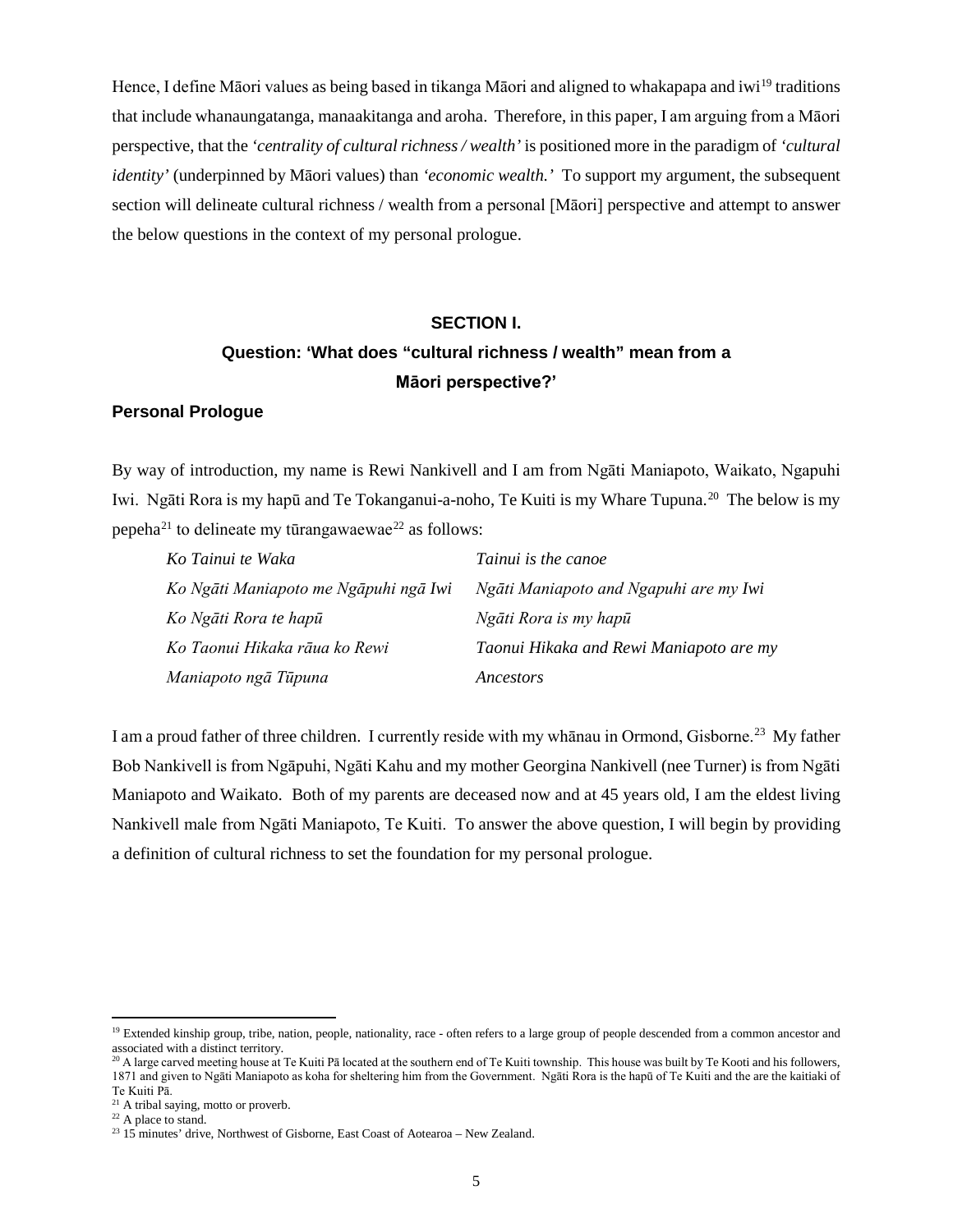### **What is Cultural Richness?**

A definition of cultural richness is anything that involves how people live; their music, art, recreation, religion / beliefs systems / values, language, dress and traditions (National Geographic (2016). *Cultural Richness. What activities or characteristics help define a culture?* Retrieved, 22 February 2017. http://www.nationalgeographic.org/media/cultural-richness/). To begin, I was raised in a caring and supportive Māori household, nurtured by three generations of my whānau. My father, Bob Nankivell left Kaeo at the age of 15 and began working as an apprentice carpenter; Auckland, Hamilton and eventually working in Otorohanga, 1948.

My mother – Georgina Turner finished her schooling at the age of 13 to assist my grandmother<sup>[24](#page-6-0)</sup> raise her children at the Turner whānau homestead, Rangitoto Road, Te Kuiti. Both, my mother and father were from large families and grew up on farms in rural, Aotearoa – New Zealand during the 1930s and 1940s. Mum took a leadership role in the whānau as was the māngai<sup>[25](#page-6-1)</sup> for our immediate whānau; supported by my father, who took a backseat in the day-to-running of the household. Mum was responsible for the household finances, growing and purchasing kai for the whānau – ensuring that our whānau was well fed and cared for while my father's role was to provide (financially) for his whānau.

Moreover, my parents rarely drank alcohol; they worked hard support their whānau and engaged in many community activities, as well as working at the back of the dining room, Te Kuiti Pā - cooking for manuwhiri<sup>[26](#page-6-2)</sup> at the Pā. My dad was baptized into the Rātana<sup>[27](#page-6-3)</sup> Church and mum was christened Wesleyan<sup>[28](#page-6-4)</sup> and supported the Māori Branch of the Anglican Church, Te Kuiti.

# **Establishing a Māori Perspective**

My personal viewpoint to establishing a Māori Perspective is by using values that are fundamental to my reality – is ingrained in my iwi whakapapa<sup>[29](#page-6-5)</sup>, belief systems, traditions, practices and more overly in Māori social society as a whole (Hook & Raumati, 2011).

<span id="page-6-0"></span> <sup>24</sup> Nanny Popi.

<span id="page-6-2"></span><span id="page-6-1"></span><sup>25</sup> Spokesperson, speaker, representative, orator of our whānau.

<sup>26</sup> Visitors.

<span id="page-6-3"></span> $^{27}$  Ngāti Apa, Ngā Rauru; faith healer and founder of the Rātana religious movement. In the late 1920s the Rātana movement also became a major political movement.

<span id="page-6-4"></span><sup>&</sup>lt;sup>28</sup> Methodist Church and Wesleyan Church had a large following in Te Kuiti prior to the Second World War. Post Second World War, the Anglican and Rātana Churches took prominence in the region.

<span id="page-6-5"></span><sup>29</sup> Genealogy.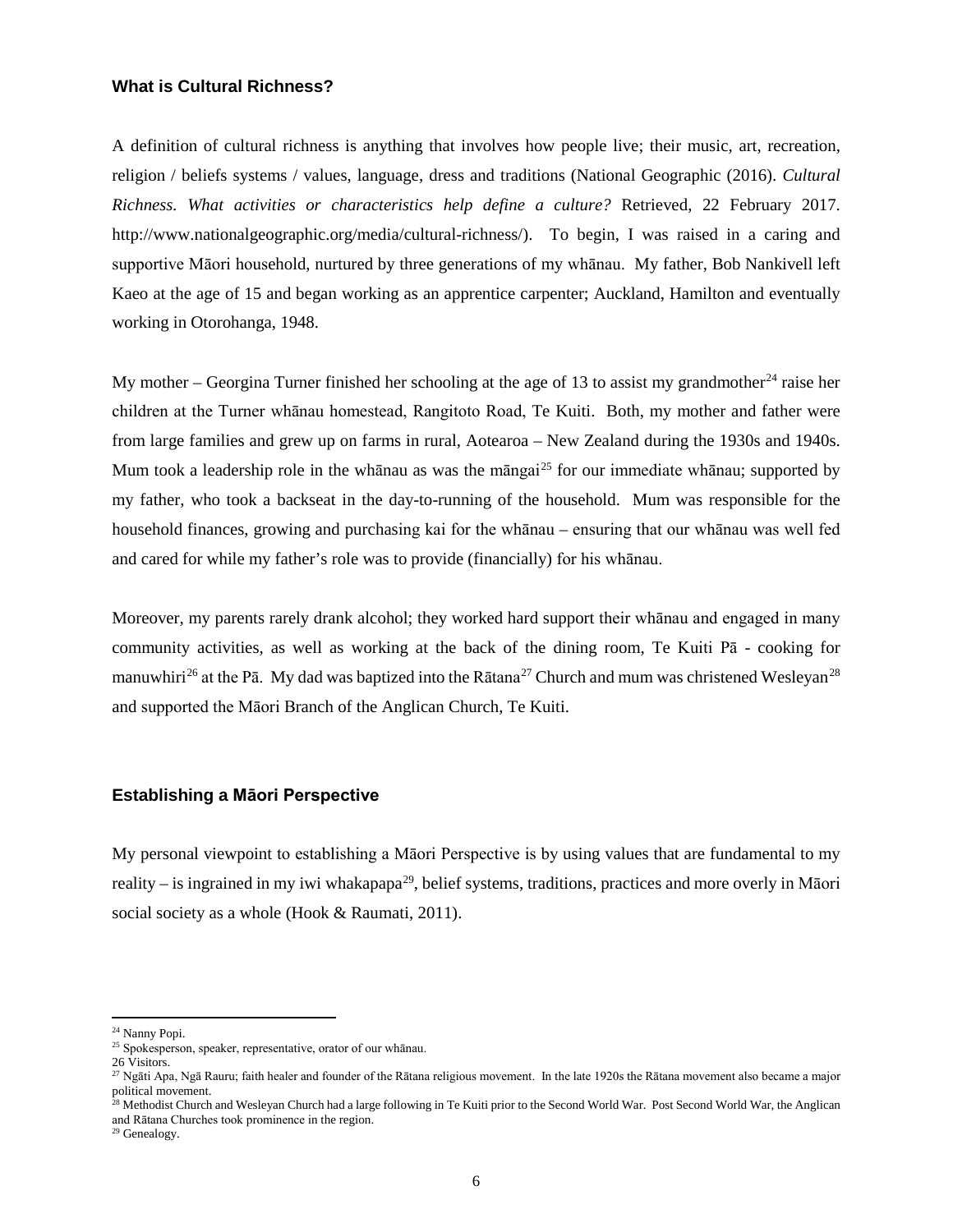To illustration further, I spent the first six years of my life living under the silhouette of the spiritual maunga[30](#page-7-0) - Taranaki. My grandparents, Butch and Popi Turner (nee Bell) would travel from Te Kuiti to Stratford, Taranaki to spend long periods of time with us in Stratford.

I didn't realize it at the time, but my grandparents were establishing a cultural tūāpapa<sup>[31](#page-7-1)</sup> for my whānau in Taranaki to eventually transition back to Te Kuiti. Although my dad was a builder by trade, he worked as a factory manager at Stresscrete Concrete, Stratford. Dad worked long hours at the concrete factory adjacent to our home – while my mum raised the whānau and worked as a part-time cleaner at Prembroke School, Stratford.

In 1977, our tūrangawaewae in Te Ao Māori was established when my parents relocated our whānau from Taranaki to Te Kuiti.[32](#page-7-2) Little did I realize, it was from that time onwards, up until my late teens, Te Kuiti Pā would be so influential in fashioning my worldview. To elaborate, my grandparents would spend hours at Te Kuiti Pā, sometimes even days. From an early age, I was given the responsibility of looking after them at the P $\bar{a}$ . For the simple reason, they were kaum $\bar{a}$ tuan $33$  in their late 60s and needed assistance maneuvering around the Pā. Te reo was their first language and it was spoken regularly by my grandparents at the Pā.

The dichotomy for me being, that I couldn't speak te reo – so it was difficult for me to understand the many discussions they had with kaumātua at Te Kuiti Pā. At that time, I was unaware however, that my worldview was being formed by the influence of my grandparent's narratives at Te Kuiti Pā. Indirectly exposing me *to 'mātauranga tupu'*[34](#page-7-4) the intersection between observing the proceedings at the Pā as a child to eventually, as an adult participating and conducting ceremonial practices at Te Kuiti Pā. Therefore, the foundation of my value set was being fashioned, due to my exposure to my grandparent's rhetoric at Te Kuiti Pā (Walker, p 25. cited in King (1992) *Te Ao Hurihuri – Aspects of Maoritanga*).

My father was working as a builder in Te Kuiti during the 1970s and 1980s. Dad employed my mother's whānau, my uncles and cousins as his labour-force. He ensured his workers were treated well and paid on time, ensuring the values of whanaungatanga and manaakitanga were maintained in the whānau and hapū structure of Ngāti Rora, Te Kuiti. Mum was a dedicated housewife and made sure our home was always clean, tidy and that there was an endless supply of kai cooking on the stove, or in the oven for manuwhiri. Regardless or not if anybody came to visit.

<span id="page-7-0"></span> <sup>30</sup> Mountain.

<span id="page-7-1"></span><sup>31</sup> Foundation.

<span id="page-7-2"></span><sup>&</sup>lt;sup>32</sup> Te Kuiti is located in the heart of the King Country, Aotearoa – New Zealand. it has a population of circa 5000 people, 50% of whom are of Māori descent.

<span id="page-7-4"></span><span id="page-7-3"></span> $34$  Refer to Figure 1.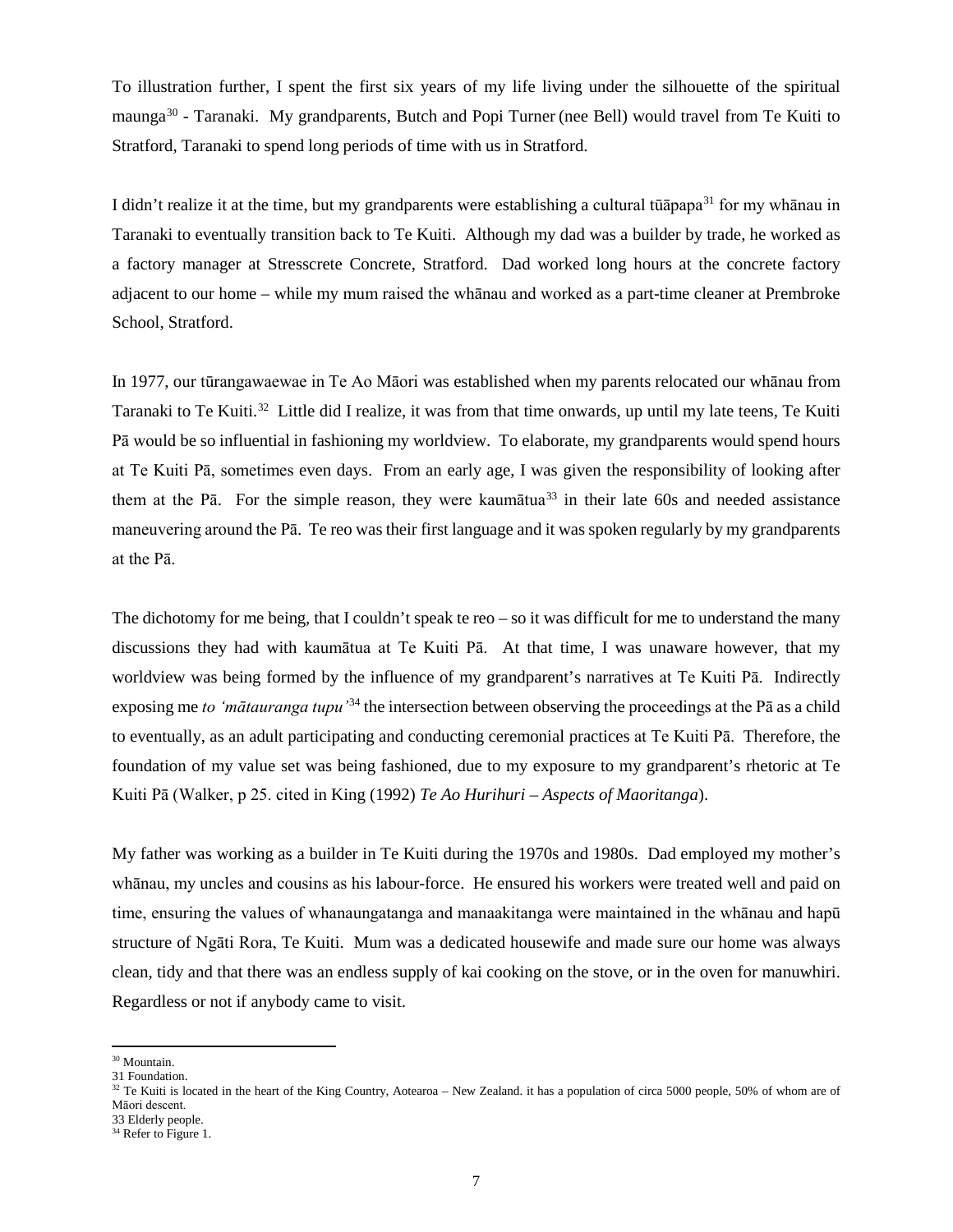During this time, the epicenter of our whānau activity was Te Kuiti Pā. Most weekends were spent there, working. My grandparents featured prominently in the front of Te Kuiti Pā. They were part of *'te amorangi ki mua'*[35](#page-8-0) of the Whare Tūpuna, Te Tokanganui-a-noho. Mum and dad were *'te hāpai ō ki muri'*[36](#page-8-1) at Te Kuiti Pā. My mum was the eldest in her whānau of 13 children and was a dutiful older sibling to brothers and sisters. As well as caring for my Nanny Popi and Grandpa Butch in their twilight years.

In 1981, the ramifications of the death of Grandpa Butch – sent shock waves through the whānau and hapū structures of Te Kuiti. Thus, bringing to the fore the realization of our cultural displacement as a whānau at the tangihanga of grandpa Butch. According to a recollection of my mother, this was primarily due to the *'dearth of te reo speakers'* within our immediate whānau, that had the capacity to fulfill the role of Grandpa Butch. His tangihanga<sup>[37](#page-8-2)</sup> immediately highlighted to the Turner whanau that we were now *'culturally poor'* and that something needed to be done about it. My mother and grandmother passed the mantle onto my two uncles, mums brothers. They took several years to get up to speed and become comfortable with being the whānau and hapū spokesmen, Te Kuiti.

The reality for me, was that I was now being encouraged by my mother to also learn te reo as part of her succession planning for the Turner whānau. Hence, at 17 years old I was dispatched from my whānau to the University of Waikato<sup>[38](#page-8-3)</sup> to begin my journey learning te reo. The short to medium term plan for my mother was to expedite my learning of te reo to be competent enough to lead cultural ceremonies at Te Kuiti Pā for our Turner whānau in the absence of my two uncles.

# **My Current Reality**

Take a quantum leap forward, several decades from the 1970s and 1980s to the present day – 2017. The question I now pose is: *'how does my personal prologue impact upon my children's upbringing, now that we reside in Ormond, Gisborne?'* To answer this question, I will clarify firstly the rationale for relocating to Ormond, Gisborne:

o Principally, to immerse our children in the teachings and philosophies of Te Hāhi Wairua Tapu, at Te Kura Kaupapa o Whatatutu.[39](#page-8-4) 

<span id="page-8-2"></span><span id="page-8-1"></span> $^{\rm 37}$  Funeral.

<span id="page-8-0"></span> <sup>35</sup> Influential elders at the front of the Pā.

<sup>&</sup>lt;sup>36</sup> The workers behind the scenes, in the Wharekai or Dining Room at Te Kuiti Pā.

<span id="page-8-3"></span><sup>&</sup>lt;sup>38</sup> 1989, I was enrolled in Te Timatanga Hou Bridging Course for one year before I could enroll at university proper – to study a BA Māori Studies.

<span id="page-8-4"></span><sup>&</sup>lt;sup>39</sup> A te reo Māori total immersion school – utilizing the teaching pedagogy of Te Aho Matua.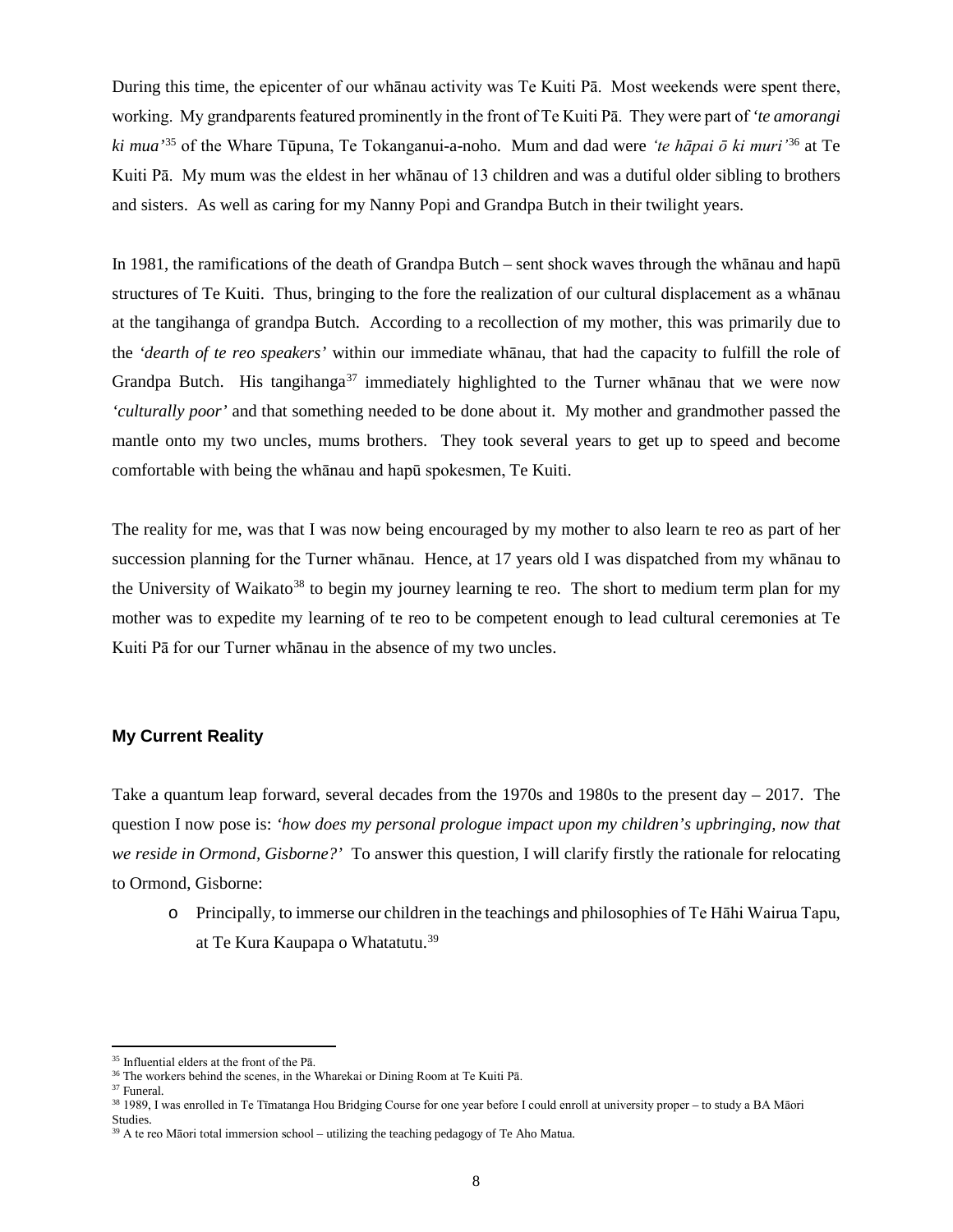- o For our children to experience what it means to have a spiritual, physical, whanaungatanga connection to their maunga, awa and Marae at Mangatu, Whatatutu – while being grounded in their Te Tai Rāwhiti identity.
- o Consciously or not, to create a tūāpapa of learning like what my partner and I experienced while we growing up in 1970s and 1980s in our respective communities.

This was motivated by our belief in establishing our children's tūrangawaewae at Mangatu, Whatatutu and fashioning a mātauranga Māori tūāpapa to learn about their Te Aitanga-a-Mahaki<sup>[40](#page-9-0)</sup> / Ngā Ariki Kaiputahi<sup>[41](#page-9-1)</sup> / Ngāti Porou<sup>[42](#page-9-2)</sup> distinctiveness. With the intention of returning to my Ngāti Maniapoto to establish a tūāpapa for my children to learn about their Ngāti Rora hapū / Ngāti Maniapoto identity also.

The subsequent section of this research will define *'whanaungatanga, manaakitanga and aroha'* from a Māori perspective; understanding what values, cultural factors are relevant to understand cultural richness as discussed below.

# **SECTION II.**

# **Question: 'What Māori values / mātauranga Māori / cultural factors are relevant to understanding cultural richness / wealth?'**

## **What are Māori Values?**

Maori Marsden (1992) describes Māori values as: *'cultural realities to consist of what people perceive reality to be. What is to be regarded as actual, probable, possible or impossible'* (p 3). Marsden articulates further, that these are *'conceptualisations [sic in which] form what is termed the "world view" of a culture.'* Clarifying his statement by affirming that a *'…worldview is the central systematisation of conceptions of reality to which members of its culture assent and from which stems their value system'* and that '*the [sic Māori] worldview is the central systematization of conceptions of reality to which members of is culture assent and form which stems their value system'* (ibid).

<span id="page-9-0"></span> <sup>40</sup> <sup>L</sup>arge Iwi from Te Tai Rāwhiti located in Whatatutu, Puha, Te Karaka, Ormond and Gisborne.

<span id="page-9-1"></span> $41$  An Iwi located in and around Whatatutu.

<span id="page-9-2"></span><sup>42</sup> East Coast Iwi.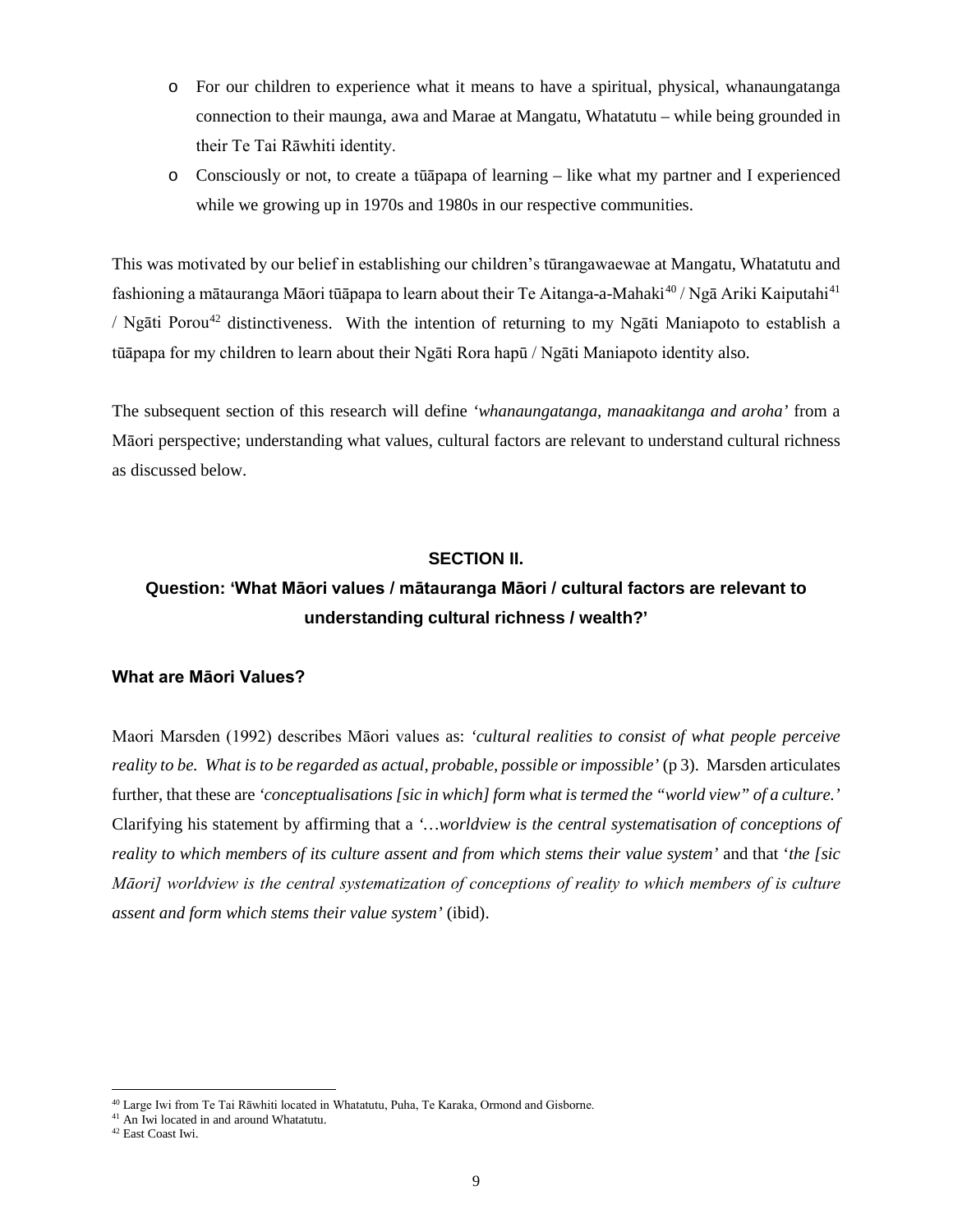# **Whanaungatanga, Manaakitanga and Aroha**

Professor Hirini Moko-Mead, explains that tikanga Māori: '*deals not so much with a set of rules and regulations but with values'* (2003, p 27). Subsequently, I argue that values in Māori society are based on principles and behaviours that are applied to ceremonies, and used as guiding principles to govern behaviour (ibid).

- o Thus, **'***whanaungatanga'* is defined as *'embracing kinship ties, or a sense of family connection to unify the kin group through whakapapa'* (ibid, p 28).
- o Likewise, Barlow (1991) explains that *'manaakitanga'* is *'…derived from the power of the word as in mana-a-ki, and means to express love and hospitality towards people'* (p 63).
- o Therefore, *'Aroha'* can be defined as: *'affection [sic towards people], sympathy, charity, compassion, love, empathy.*' (Māori Dictionary (2017) Aroha. Retrieved on 24 February 2017. [http://maoridictionary.co.nz/search?idiom=&phrase=&proverb=&loan=&histLoanWords=&k](http://maoridictionary.co.nz/search?idiom=&phrase=&proverb=&loan=&histLoanWords=&keywords=aroha) [eywords=aroha\)](http://maoridictionary.co.nz/search?idiom=&phrase=&proverb=&loan=&histLoanWords=&keywords=aroha).

I will discuss the below positioning of my worldview and elaborate further upon my definition of whanaungatanga, manaakitanga and aroha while summarizing some cultural factors for maintaining cultural richness, currently in Te Kuiti.

# **Defining Kaupapa Māori and Mātauranga Māori**

A brief personal definition of kaupapa Māori and mātauranga Māori is the engaging in activities intended to produce benefits for Māori, in alignment with Māori knowledge to establish a Māori worldview. In the similar way, Doherty (2009) defines mātauranga Māori as:

> 'Māori knowledge'. It is a term that places importance on Māori histories, knowledge and language; it refers to the Māori way of thinking, doing, and acting (Mead, 1997; Smith, G., 1997). Mātauranga Māori bridges both traditional and contemporary Māori knowledge curriculum, pedagogy and philosophy. It is through mātauranga Māori that histories and knowledge within Māori education are uncompromisingly told (p 67).

Akin to these experiences, are the writings of Dr Te Ahukaramū, Charles Royal (2007) who stipulates *that '…the traditional principle of interconnectedness is important and meaningful way of understanding a Māori worldview.'* Royal further states, *'for example, the genealogy of animals makes clear the kinship of*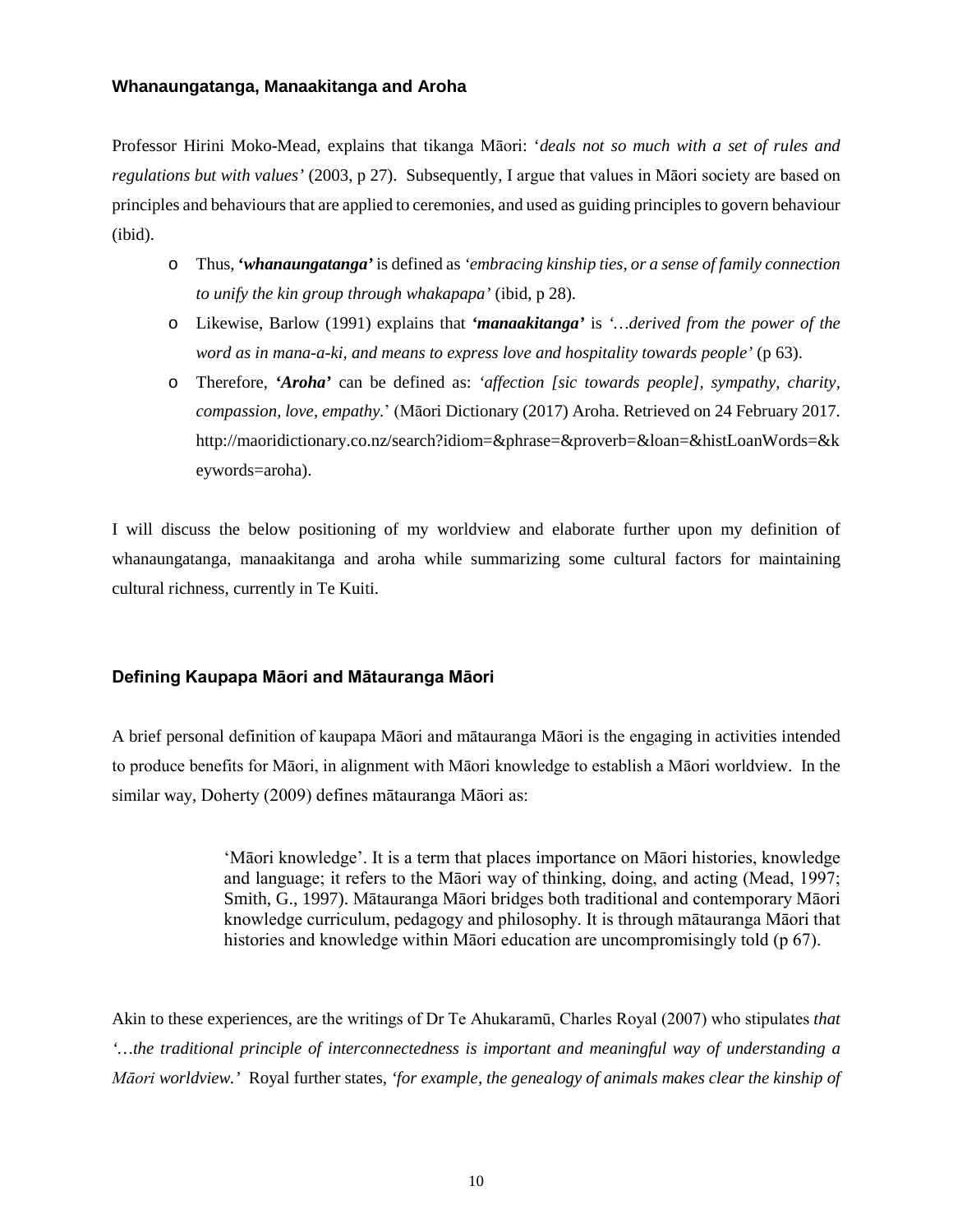*people and other creatures.'* (Royal, Te Ahukaramu (2007) *Rangahau: Kaupapa Māori and Mātauranga Māori.* Retrieved on 27 February 2017. http//: www.rangahau.co.nz/methodology/59/).

Therefore, if whanaungatanga, manaakitanga and aroha are values in Māori society that demonstrate the importance of interconnectedness between people in the physical and metaphysical worlds.

# **Understanding Cultural Richness**

First and foremost, I have maintained over the decades close '*whanaungatanga'* ties with my whānau at Te Kuiti Pā. Understanding cultural richness is in the reality of my uncles / aunties and cousins who oversee the running of Te Kuiti Pā. They are the backbone of Te Kuiti Pā. They are hospitable, generous and welcoming.

These are some of values I experienced – while growing up in Te Kuiti and when my parents worked as the *'ringa raupā'* at Te Kuiti Pā. Hence, understanding my cultural richness is understanding my relationship with my partner, tamariki and whānau. Connecting us to our respective Marae, hapū and iwi. Both in Ngāti Maniapoto and in Te Aitanga-a-Māhaki / Te Tai Rāwhiti.

It's for that reason, my definition of cultural richness is defined by my hapū/iwi identity and the many carvings, paintings and designs of Te Tokanganui-a-noho<sup>[43](#page-11-0)</sup>, Te Kuiti Pā. Moreover, by my spiritual mountain – *'Mōtakiora'* which stands as a centennial into the northern entrance of Te Kuiti. Likewise, my sacred river – *'Mangaokewa'* that flows gently through the heart of Te Kuiti township.

In short, defining *'cultural richness'* is a state of mind, principally located in my *'Ngāti Rora hapū-tanga / 'Ngāti Maniapoto-tanga.'* As well as, influenced currently by my Te Aitanga-a-Māhaki / Te Tai Rāwhiti surroundings.

# **Cultural Factors for Maintaining 'Cultural Richness' in Te Kuiti**

To summarize, how does my whānau in Te Kuiti maintain *'cultural richness'* today? Here are three examples of maintaining *'cultural richness / wealth'* in Te Kuiti:

o To utilize the fluent speakers in te reo residing in Te Kuiti to assist with te reo revitalization.

<span id="page-11-0"></span> <sup>43</sup> Whare Tūpuna – Ancestral house.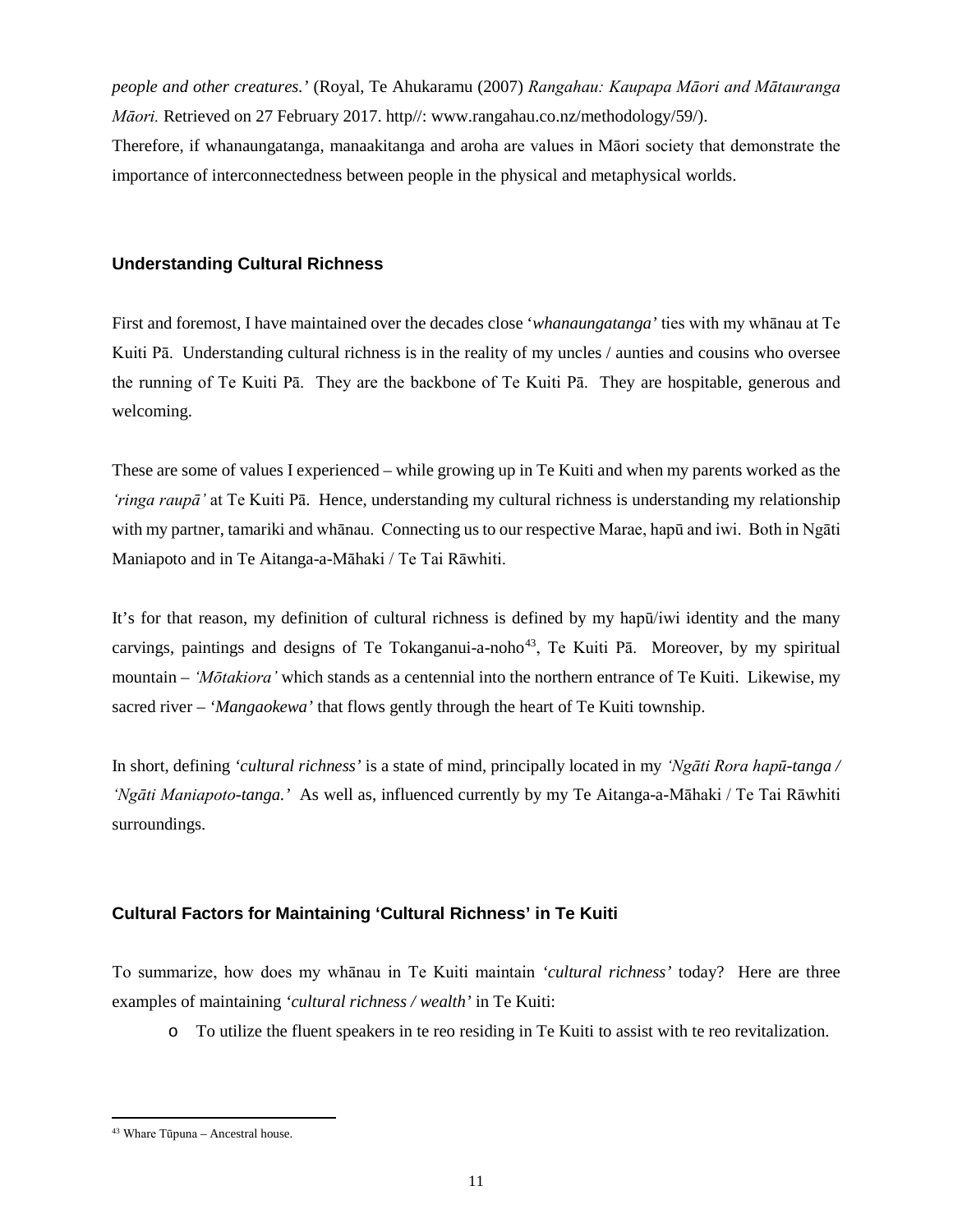- o To highlight pathways for learning te reo in Te Kuiti to reduce barriers to access of tamariki to Te Kōhanga Reo, Te Kura Kaupapa / Te Whare Kura and Te Wānanga o Aotearoa.
- o To develop a 'te reo revitalization plan' for Ngāti Rora hapū. Providing provisions for te reo, cultural identity renaissance.



**Figure 1. Positioning of Mātauranga Self Lens**

**Source:** Nankivell, 2012

# **SECTION III:**

# **Question: 'How does Mangatu, Whatatutu exemplify the model of cultural richness from a Māori perspective?'**

# **Mangatu, Whatatutu**

This section of the research will begin by asking the question*: 'how does Mangatu, Whatatutu exemplify the model of cultural richness from a Māori perspective?*' First of all, Mangatu, Whatatutu is a small rural community, located 45 minutes' drive Northwest of Gisborne. It has a population of circa 300 people all of whom live near Mangatu Marae.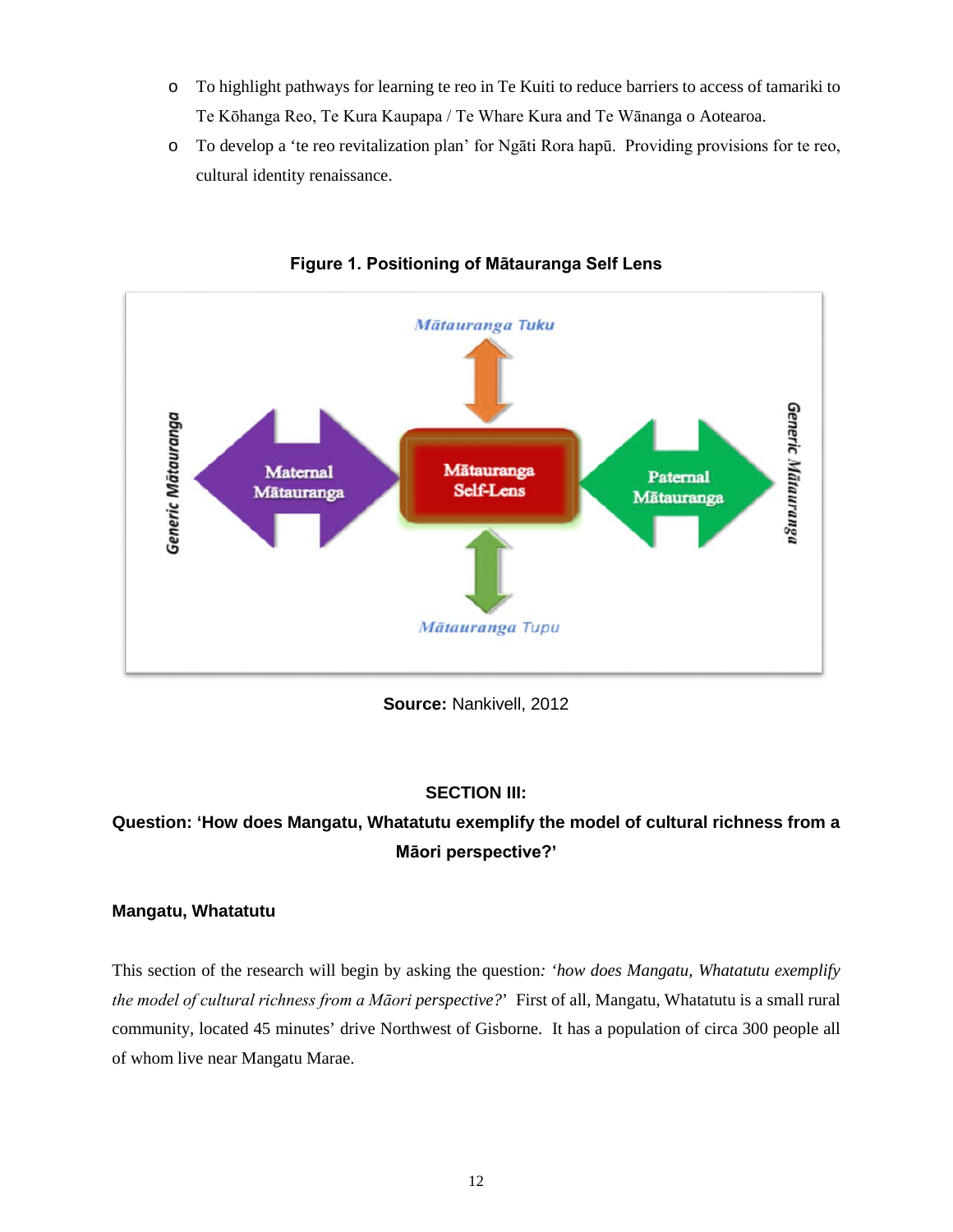A large proportion of tamariki and kaumātua at Whatatutu can converse in te reo; te reo Māori being their first language (Brown, Te Kani & Nankivell (2016). *Te Reo i Te Hāpori o te Marae o Mangatu – Te Reo Community Profile: Mangatu Marae*, pp 8 – 9).

According to this survey (2016) conducted for Mangatu Marae, a large proportion of whānau who reside at Mangatu, Whatatutu, affiliate to Te Aitanga-a-Māhaki and Ngā Ariki Kaiputahi (or both). And some whānau affiliate to Ngāi Tūhoe, Ngāti Te Ira, Te Whakatohea, Ngāti Porou, Tainui as well as some whānau having close connections to Te Wairoa (ibid). To provide context to this research, my partner grew up at Te Hua Station, Mangatu. Her whānau were part of the community of Mangatu, Whatatutu and attended (the then) Whatatutu School. Her whānau were actively involved in the community events that took place at Mangatu Marae, Whatatutu.

In addition, Mangatu, Whatatutu is encircled by the scared maunga and awa of Te Aitanga-a-Māhaki / Ngā Ariki Kaiputahi. These maunga and awa are their swimming pools, playgrounds and pātaka<sup>[44](#page-13-0)</sup> kai. This influences positively upon the 28 tamariki who attend Te Kura Kaupapa Māori o Whatatutu. Reinforcing their physically, spiritually learning and connecting all the tamariki to the Mangatu, Whatatutu through the below pēpeha:

| Ko Maungahaumia te Maunga                 | Maungahaumia is the Mountain                 |
|-------------------------------------------|----------------------------------------------|
| Ko Mangatu te Awa                         | Mangatu is the River                         |
| Ko Mangatu te Marae                       | Mangatu is the Marae                         |
| Ko Te Ngawari te Tipuna Whare             | Te Ngawari is the Meeting House              |
| Ko Te Maumahara o Ngā Pakanga te Wharekai | Te Maumahara o te Pakanga is the Dining Room |
| Ko Rāwiri Tamanui te Tīpuna Matua         | Rāwiri Tamanui is the Eponymous Ancestor     |

# **Te Hāhi o Te Wairua Tapu: A Model of Cultural Richness**

As a parent of tamariki<sup>[45](#page-13-1)</sup> who attend Te Kura Kaupapa Māori o Whatatutu, and being a Board and Trustees Member at the kura, I have witnessed firsthand the generations of mātauranga Māori, tikanga and scholarship prevalent in Te Hāhi o Te Wairua Tapu in Te Kura Kaupapa Māori o Whatatutu and Mangatu, Whatatutu. The hāhi<sup>[46](#page-13-2)</sup> is used as the cultural foundation of learning at the kura supported by the backdrop of their maunga and awa along with *'te aho matua framework'*[47](#page-13-3) embedded in the curriculum of the kura.

<span id="page-13-0"></span> $^{\rm 44}$  Food house.

<span id="page-13-1"></span><sup>45</sup> Children.

<sup>46</sup> Te Hāhi Wairua Tapu.

<span id="page-13-3"></span><span id="page-13-2"></span><sup>47</sup> The philosophical base for Kura Kaupapa Māori education for the teaching and learning of children.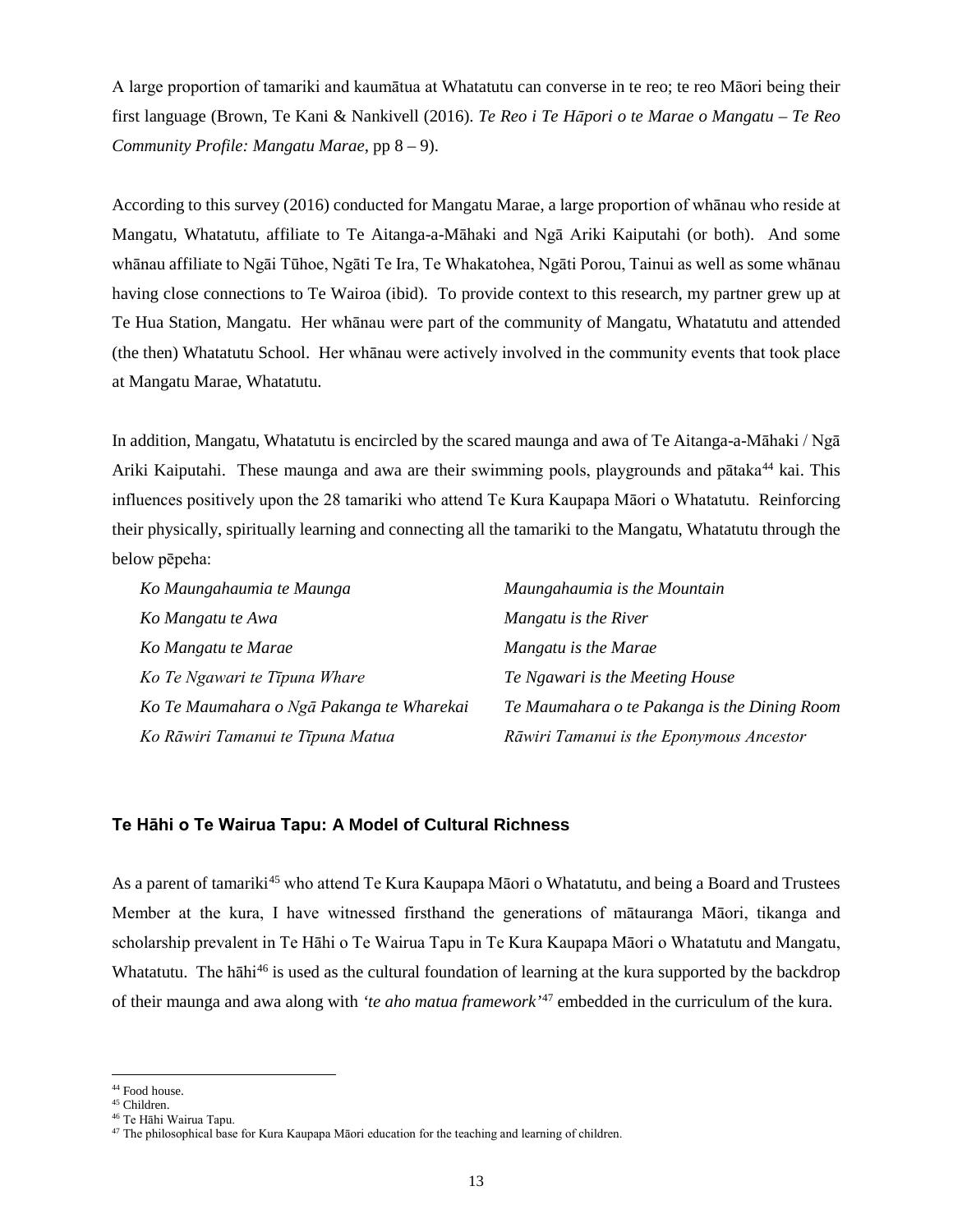Throughout my observations over the past three years, I believe Te Hāhi o Te Wairua Tapu is the embodiment of cultural richness*,* exemplifies cultural dexterity and establishes a spiritual framework that re-affirms a strong sense of tūrangwaewawe for the whānau at Mangatu, Whatatutu. Te Hāhi Wairua Tapu is located in Mangatu, Puha, Te Karaka, Waituhi and Gisborne region. The hāhi has a renowned whakatauākī [48](#page-14-0): *'whakahautia te Rongopai i runga i te Ngāwari me te Aroha.'* Translated, this whakatauāki states to: *'proclaim the gospel, the gentler faith and the love of God.'* This whakatauāki is synonymous with Te Kooti, and was coined in either 1886-1887 on the outskirts of Te Kuiti.

During my recent discussions with Te Pou Tikanga of Te Wairua Tapu<sup>49</sup>: Whakahau is at Rangatira Marae, Te Karaka. The wharenui Rongopai is at Rongopai Marae, Waituhi and Te Ngāwari is situated at Mangatu Marae, Whatatutu. Te Aroha is located at Tapu-i-hikitia Marae, Puha. This whakatauākī exemplifies the nature of many whānau from Mangatu, Whatatutu who are humble, hospitable, resilient and culturally rich*.* Encapsulated in these teachings and philosophies of Te Hāhi Wairua Tapu are the many traditions and history relating to Mangatu, Whatatutu and Mangatu Marae.

Subsequently, incorporating the narratives of the surrounding mountains and rivers to the whānau at Whatatutu. And reinforcing the traditions and values with regular Hapati<sup>[50](#page-14-2)</sup> and Te Kaumarua<sup>51</sup> held at the previously mentioned Marae. Underpinning cultural identity and sustaining *'cultural richness'* at Mangatu Marae and Te Kura Kaupapa Māori o Whatatutu.

Even though the impacts of colonization, and high levels of unemployment have impacted economically upon Mangatu, Whatatutu. Despite this, the community maintains a robust sense of cultural identity and cultural richness due to the rich tapestry of Te Hāhi Wairua Tapu that has a biblical foundation and binds the community together through the karakia, waiata mōteatea and history of te hāhi. Henceforth, ensuring the traditions of their tūpuna are being transferred to future generations at Mangatu Marae and in Te Kura Kaupapa Māori o Whatatutu.

Through my analysis, Te Kura Kaupapa Māori o Whatatutu is the physical manifestation of cultural richness in Mangatu, Whatatutu. The 28 tamariki who attend the kura are the next generation of community leaders, lawyers, accountants, doctors, teachers, nurses, scientists, farmers and Information Technology professionals. For instance, these tamariki are the *'practitioners of karakia and mōteatea'* who perform these karakia and mōteatea daily at the kura. Their teachings are in alignment with the philosophies of Te Hāhi Wairua Tapu and Te Aho Matua teaching pedagogies.

<span id="page-14-0"></span><sup>&</sup>lt;sup>48</sup> A proverb, or to utter a significant saying.

<span id="page-14-1"></span><sup>49</sup> Translated as 'Archbishop.'

<sup>50</sup> Sabbath.

<span id="page-14-3"></span><span id="page-14-2"></span><sup>&</sup>lt;sup>51</sup> The evening of the eleventh of each month sees the first of seven services which are held during the period of the meeting.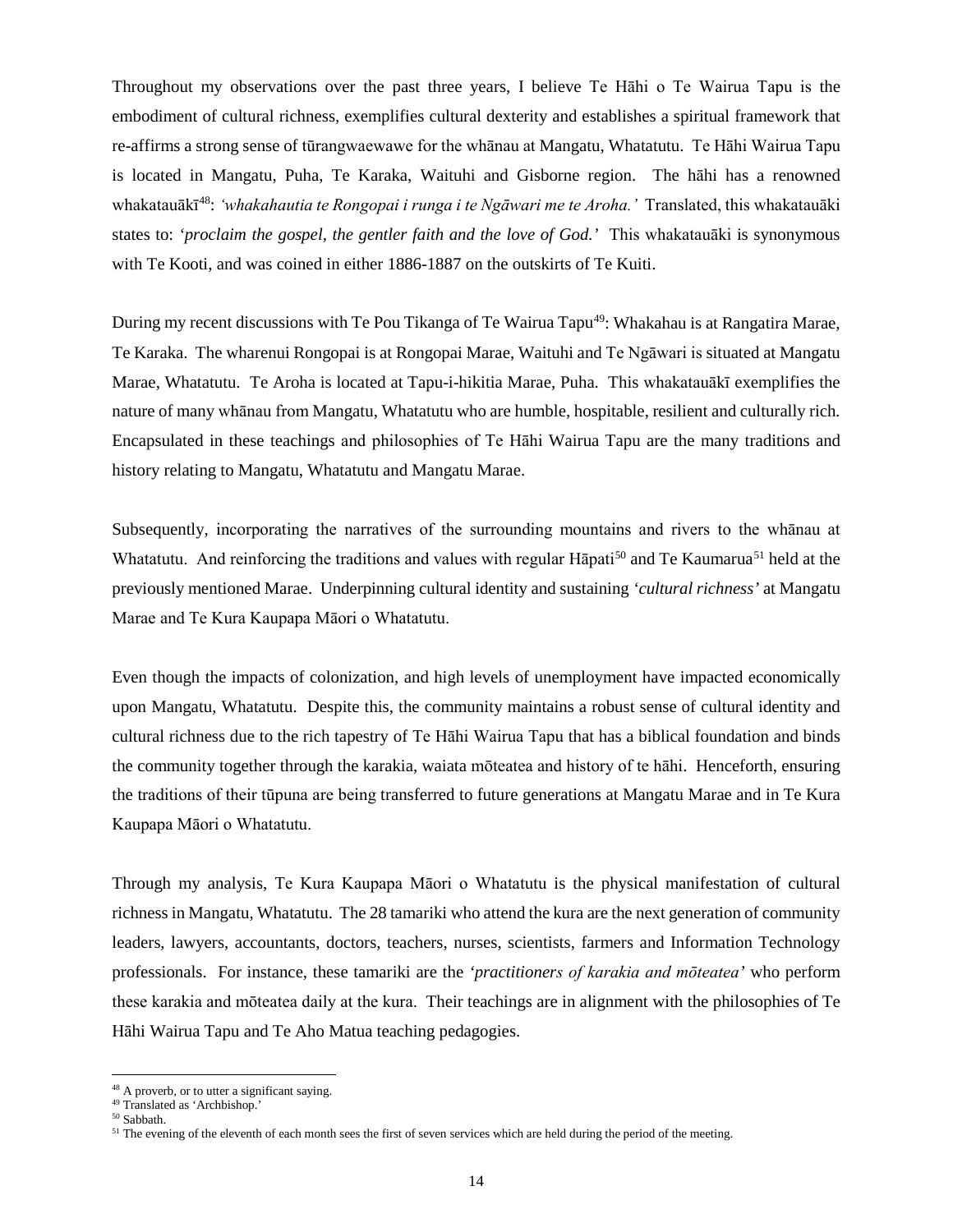The tamariki at the kura have the bonus of having karakia explained by Te Pou Tikanga of Te Hāhi Wairua Tapu, and kaumātua from Mangatu, Whatatutu. Thus, making their learning relevant to their environment and history.

I believe that the embedding of Te Hāhi Wairua Tapu pedagogy into Te Kura Kaupapa Māori o Whatatutu is a master-stroke initiated by influential kaumātua within the community of Mangatu, Whatatutu. It provides the tamariki with a tūrangawaewae and cultural tūāpapa to reinforce notions of belonging to Mangatu, Whatatutu. Hence, strengthening positively influencing the cultural identity and thinking of the tamariki at the kura. Subsequently creating a holistic sense of social responsibility and physical well-being in the community.

Throughout my involvement over the past three years with the Mangatu, Whatatutu and over the many discussions I have had with Te Pou Tikanga o Te Hāhi o Te Wairua Tapu. I am unequivocally convinced that Te Hāhi o Te Wairua Tapu is the fabric that weaves together the community at Mangatu, Whatatutu through the many karakia, waiata mōteatea, history and philosophies of Te Hāhi in te reo. Therefore, providing an excellent model of *'cultural richness'* from a Māori perspective.

# **Factors for Maintaining 'Cultural Richness' in Mangatu, Whatatutu**

In short, the key factors that contribute to maintaining *'cultural richness'* in Mangatu, Whatatutu, are due to these below influences:

- o The transmission of mātauranga Māori in Te Hāhi Wairua Tapu; the community of Mangatu, Whatatutu, on Mangatu Marae and Te Kura Kaupapa Māori o Whatatutu.
- o The intimate association with the natural environment. The ability to hunt and gather kai from their surroundings.
- o The community wide approach / commitment to support initiatives, including te reo revitalization in their homes, Te Kōhanga Reo, Te Kura Kaupapa Māori o Whatatutu, Mangatu Marae.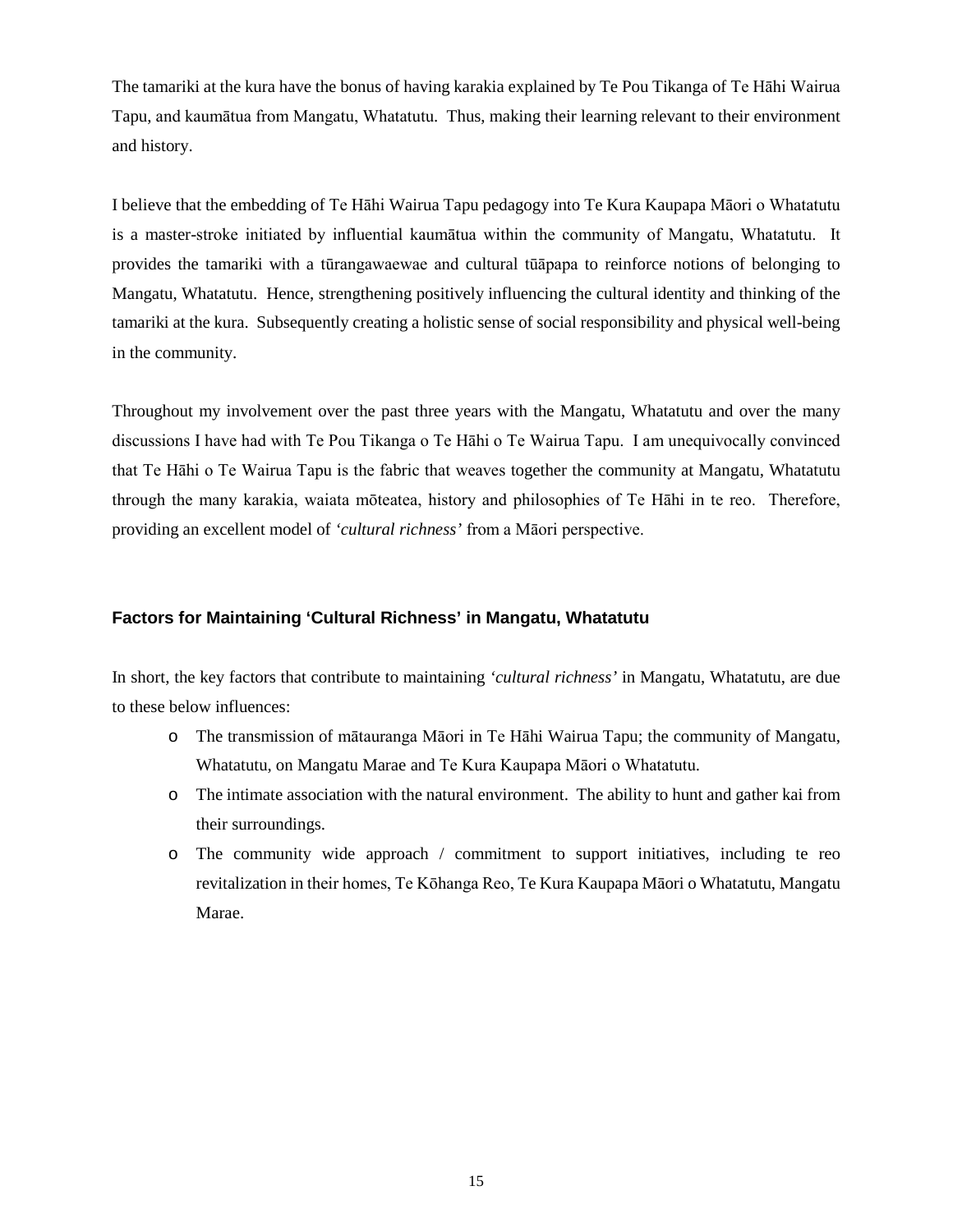# **SECTION IV.**

# **Question: 'The Role of Social-Capital Plays to Build 'Cultural Richness'**

# **What is Social Capital?**

The term *'social capital'* as defined in the research by Robinsons & Williams (2001) is: *'giving and sharing in Māori and non-Māori society'* refers to the *'collection of resources to which an individual or a group has access through their membership in an ongoing network of mutual acquaintance'* (p 54).

However, the role of social-capital for many Māori and their communities differs from region to region. According to Statistics of New Zealand (2013), 668,724 people are of Māori descent. Of this total population, 84% reside in urban centers of Auckland, Wellington and Christchurch. The Māori population of Auckland is 24% of the New Zealand total Māori population (Statistics New Zealand (2013). *Total Māori Population.* Retrieved 26 February 2017 from http:/[/www.stats.govt.nz/Census/2013\)](http://www.stats.govt.nz/Census/2013-census/profile-and-summary-reports/quickstats-about-maori-english.aspx).

Bearing this in mind, social capital is based on values, norms and more importantly the networks and relationships that are expressed within families or communities. As Māori, we are in the unique position to capitalize on our already extensive whanaungatanga networks to utilize the potential of social capital.

# **Building Cultural Richness in an Urban Setting**

The positive aspects of *'cultural richness'* as detailed in the two previous small Māori communities in this research; the Māori values could be emulated in an urban setting through the proposed model of urban gardens. In short, *'urban-farming'* is the practice of cultivating, processing, and distributing food in villages, towns or cities.

I am advocating that this is a positive method of utilizing *'social-capital'* to nurture *'cultural-richness'* in urban communities throughout Aotearoa – New Zealand. Hence incorporating values such as *'whanaungatanga, manaakitanga and aroha'* into the growing of kai in urban gardens on roof tops, in abandon buildings and empty sections of land in cities.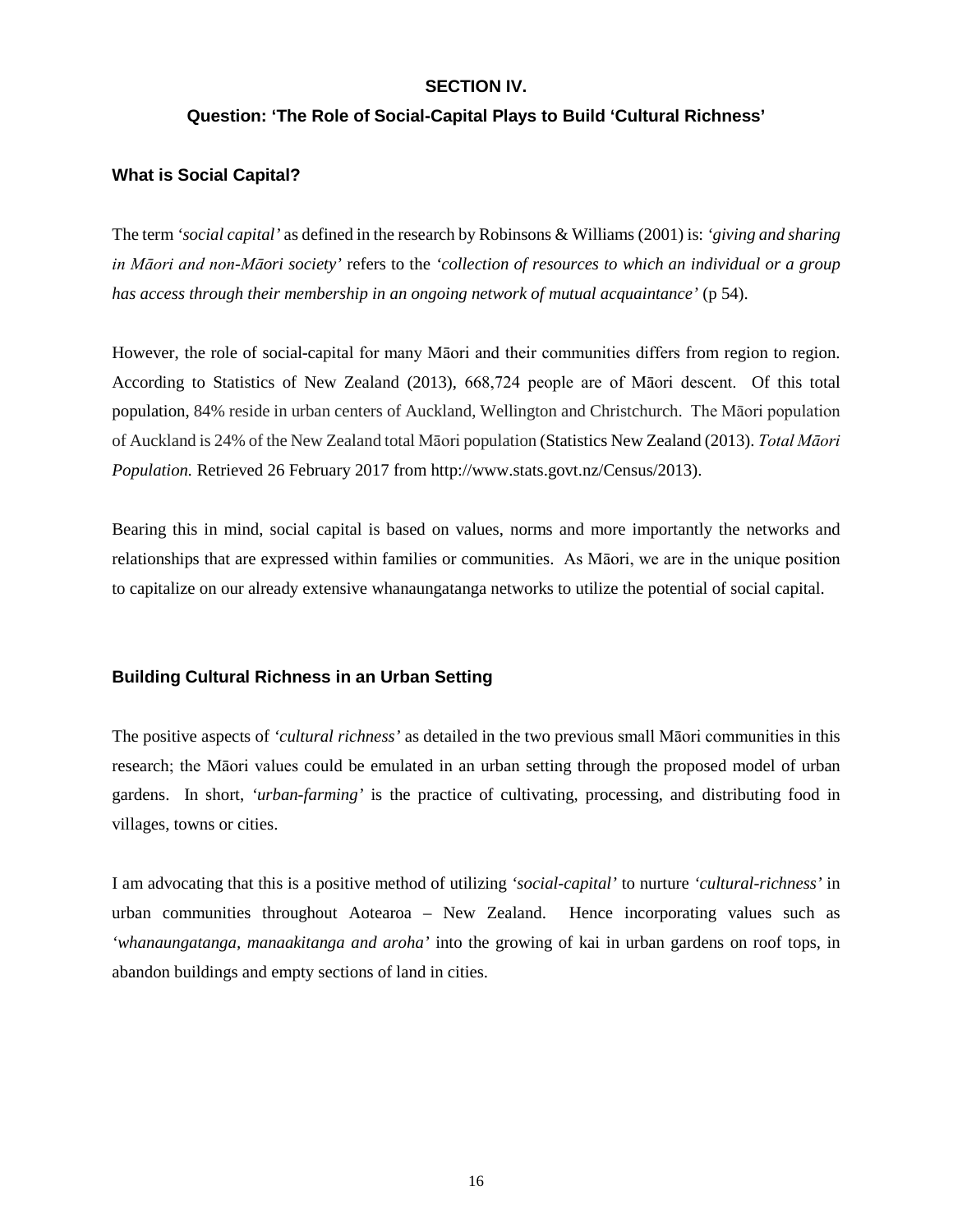# **An International Example of Urban Farming**

In a recent National Geographic, online article (2017) called *'Green Gotham.'* Brian Howard suggests that, internationally more people around the world are investigating urban farming, which offers fresh locally grown kai. Thus, growing kai near where you live, reducing the food miles associated with longdistance transportation.

These benefits include, garden plots on rooftops in large urban centers – reconnecting people with the growing kai and papatūānuku;<sup>[52](#page-17-0)</sup> albeit on a rooftop. With the intention of gaining a greater appreciation for the whakapapa of their kai and its origins. As well as, rooftop and patio gardens for growing kai; job creation is another focus of urban farming in urban areas **(**Howard, Brian, Clark (2017). *National Geographic, Urban Farming Is Growing a Green Future.* Green Gotham. Retrieved 04 March 2017. [http://environment.nationalgeographic.com/environment/photos/urban-farming/#/earth-day-urban](http://environment.nationalgeographic.com/environment/photos/urban-farming/#/earth-day-urban-farming-new-york-rooftop_51631_600x450.jpg)[farming-new-york-rooftop\\_51631\\_600x450.jpg\)](http://environment.nationalgeographic.com/environment/photos/urban-farming/#/earth-day-urban-farming-new-york-rooftop_51631_600x450.jpg).

# **Gisborne Exemplar of an Urban Garden**

As a Gisborne, Kaiti exemplar, *'Ka Pai Kaiti'* undertakes a range of community-building projects, including urban-gardens called the: *['Titirangi Community Garden.](http://gisborne.wordpress.com/)'*This is *a project supported by local volunteers and Tairawhiti District Health Board and involves residents from both young and old generations working together; growing food.'* (Ka Pai Kaiti (2017). *Titrangi Community Garden.* Retrieved 04 March 2017. https://kapaikaiti.com/about/research/).

Obviously further research would need to be commissioned in terms of what this might look like for Māori who live urban settings. However, I believe that this is a positive initiative for the use of *'social capital'* within urban communities. Giving urban communities a sense of purpose and instilling positive values like *'whanaungatanga, manaakitanga and aroha'* into these areas to grow food. Urban farming / urban-gardens of food could possibly assist with embedding te reo me ōna tikanga into the growing practices of kai. Similarly, it might take the form of an intergenerational approach – like what I have witnessed in Mangatu, Whatatutu with the learning of karakia and waiata mōteatea.

<span id="page-17-0"></span> $52$  Earth mother and wife of Ranginui – in which all living things originate from them.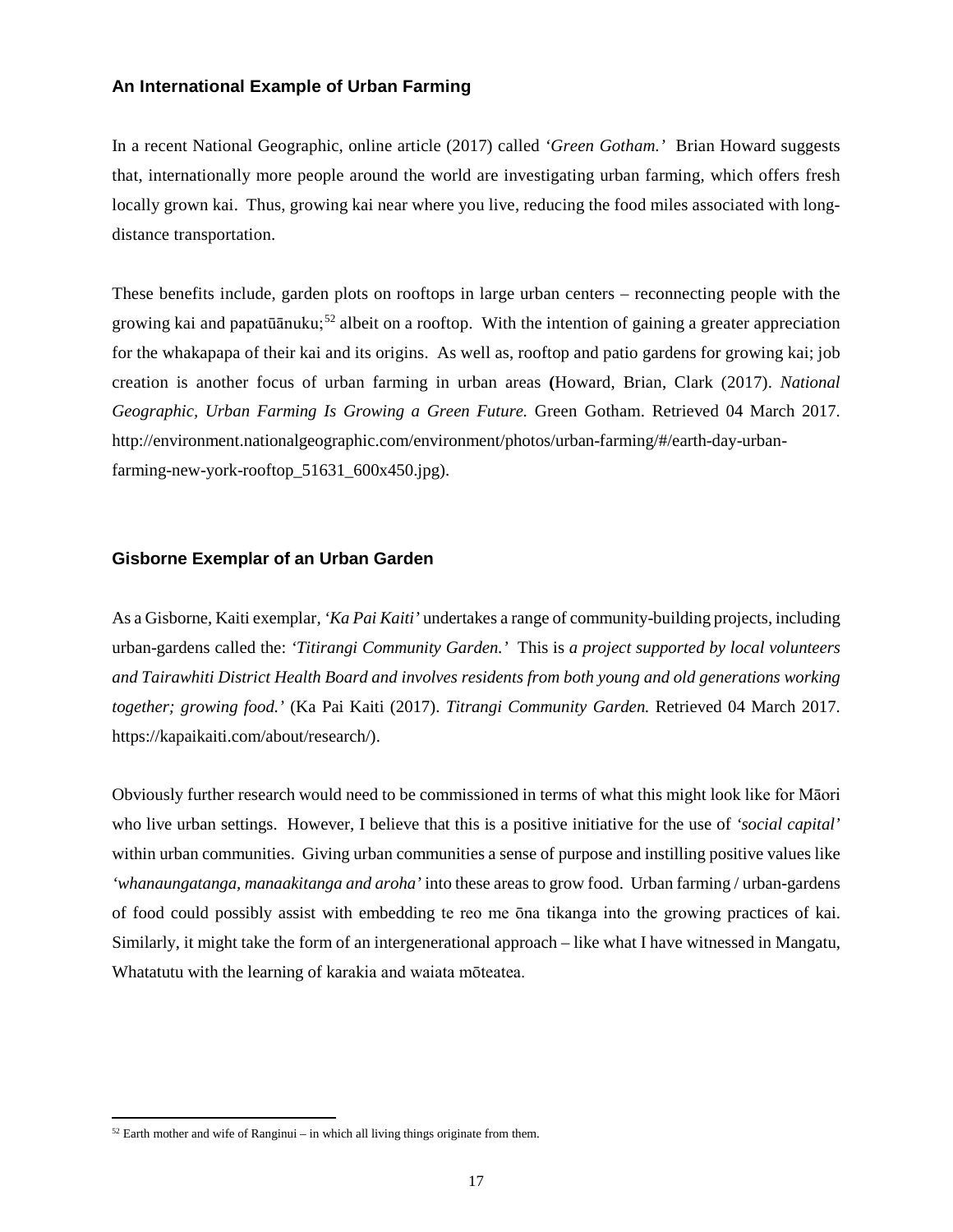# **Conclusion**

In conclusion, this paper has identified several definitions of cultural richness from a Māori perspective. Firstly, by the embedding of values into whanau social structure at an early age and by the transmission of mātauranga Māori through a framework, like Te Hāhi Wairua Tapu. Identifying Mangatu, Whatatutu as a community that exemplifies the values of *'whanaungatanga, manaakitanga and aroha.'* In a similar fashion, I have utilized my personal prologue to further extend my explanation of cultural richness defining some Māori values; mātauranga Māori and cultural factors relevant to understanding cultural richness from a Māori perspective.

Finally, the significance of Te Hāhi Wairua Tapu within the community of Mangatu, Whatatutu is vastly important to maintain cultural richness. I believe Te Hāhi Wairua Tapu is the catalysts for the transmission of mātauranga Māori in Mangatu, Whatatutu. Thus*,* affording this community a broad understanding of Te Ao Māori and applying tikanga Māori practices in a daily context. And moreover, using social capital in the community to practice values of *'whanaungatanga, manaakitanga and aroha.'*

#### **References**

- Barlow, C. (1994). *Tikanga whakaaro: key concepts in Māori culture*. Auckland, New Zealand: Oxford University Press. (pp 78 & 173).
- Brown, Te Kani & Nankivell (2016). *Te Reo i Te Hāpori o te Marae o Mangatu – Te Reo Community Profile: Mangatu Marae*. (pp 8 – 9).
- Christopher, Marek & Carroll (2004). *Materialism and Attitudes Toward Money: An Exploratory Investigation.* Individual Differences Research Group. (pp 110 – 111).
- Doherty, William (2009). *Mātauranga Tūhoe: The Centrality of Mātauranga-a-iwi to Māori Education.* PhD Thesis, Auckland. (pp  $65 - 67$ ).
- Hook, Gary Raumati & Raumati, Lynne Parehaereone. (2011). *Cultural Perspectives of Fresh Water.* MAI Review, 2011, 2 (pp  $4 - 5$ ).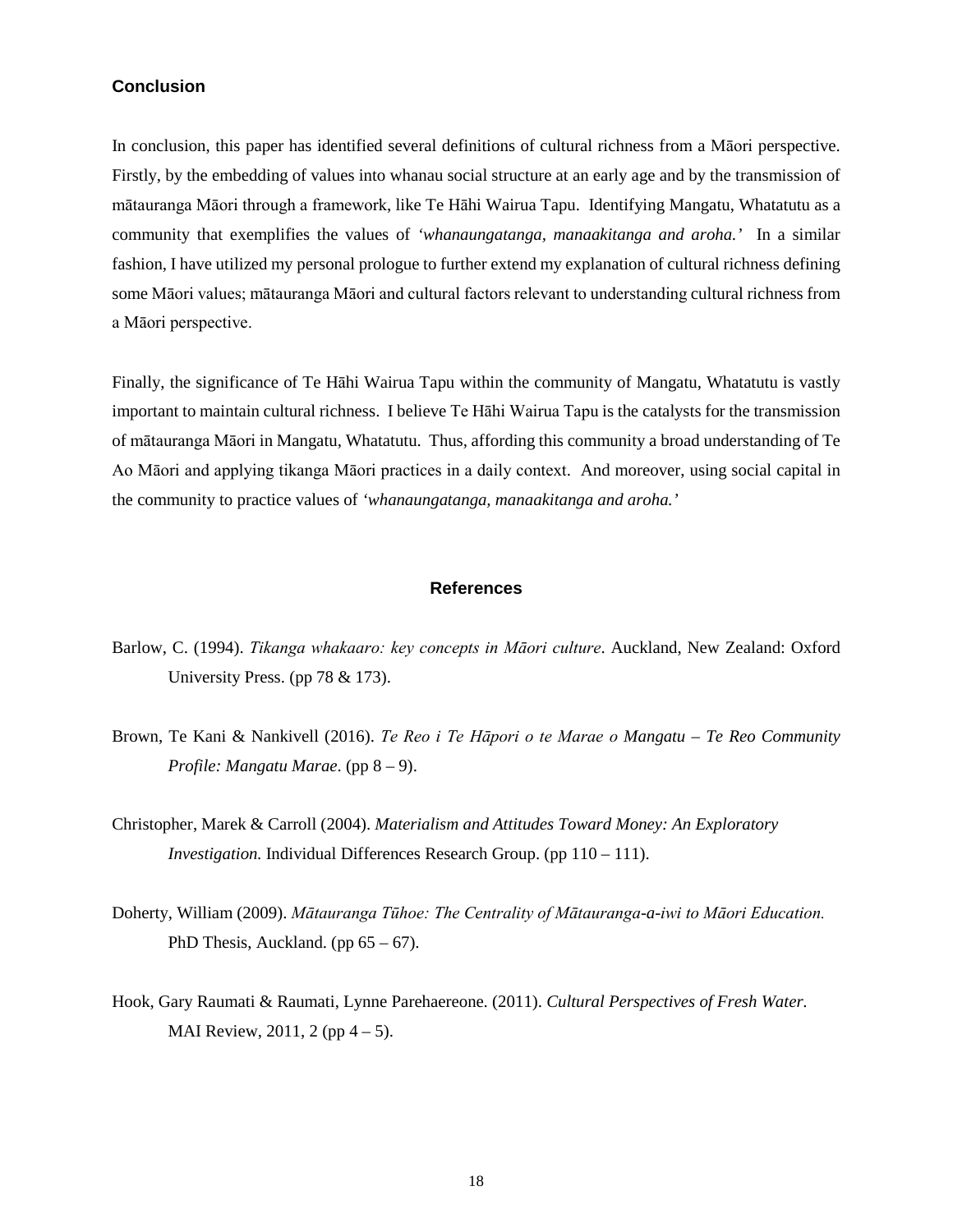- Howell, Howell & Kurt, Schwabe. (2006). *Does Wealth Enhance Life Satisfaction for People Who Are Materially Deprived? Exploring the Association among the "Orang Asli" of Peninsular Malaysia. Social Indicators Research.* Vol. 76, No. 3. Published by: [Springer](https://www.jstor.org/publisher/springer) (pp. 499-524)*.*
- Hunter, Boyd (2009*). Indigenous social exclusion Insights and challenges for the concept of social inclusion.* Australian Institute of Family Studies. No. 82. (pp 53 – 54).
- Marsden, Maori (1992). *Kaitiakitanga. A definitive Introduction to the Holistic World View of the Maori.*  Paper. (pp  $2 - 4$ ).
- Moko Mead, Hirini (2003). *Tikanga Māori. Living by Māori Values. Huia Publishers, Te Awanuiarangi.* Book. Huia Publishers. (pp 27 – 29).
- Ravallion, Martin. (2012). *Poor, or Just Feeling Poor? On Using Subjective Data in Measuring Poverty.* Policy Research Working Paper 5968. The World Bank, Development Research Group, Director's office. (pp  $3 - 4$ ).
- Robinson & Williams (2001*). Social Capital and Voluntary Activity: Giving and Sharing in Māori and Non-Māori Society.* Social Policy Journal of New Zealand, Issue 17. (pp 54 – 55).
- Smith, L. T. (2012). *Decolonizing methodologies: Research and indigenous peoples*. (Second Edition) London: Zed Books, London & New York. (p 185).
- Walker, Ranginui (1992). *Cited in Te Ao Hurihuri: aspects of Maoritanga / edited by Michael King.* Read Publishers, reprinted 1992.
- Walker, Ranginui (1996). *Ngā Pēpa a Ranginui. The Walker Papers.* Penguin Books. (p 13).
- Wemimont, P. F., & Fitzpatrick, S. (1972). *The meaning of money.* Journal of Applied. Psychology, 56. (p 218).

# **Presentations**

Nankivell, Rewi, (31 January, 2012) *A Presentation of Intellectual Traditions: Some key influences while growing up in Te Kuiti.* University of Waikato, A Block.